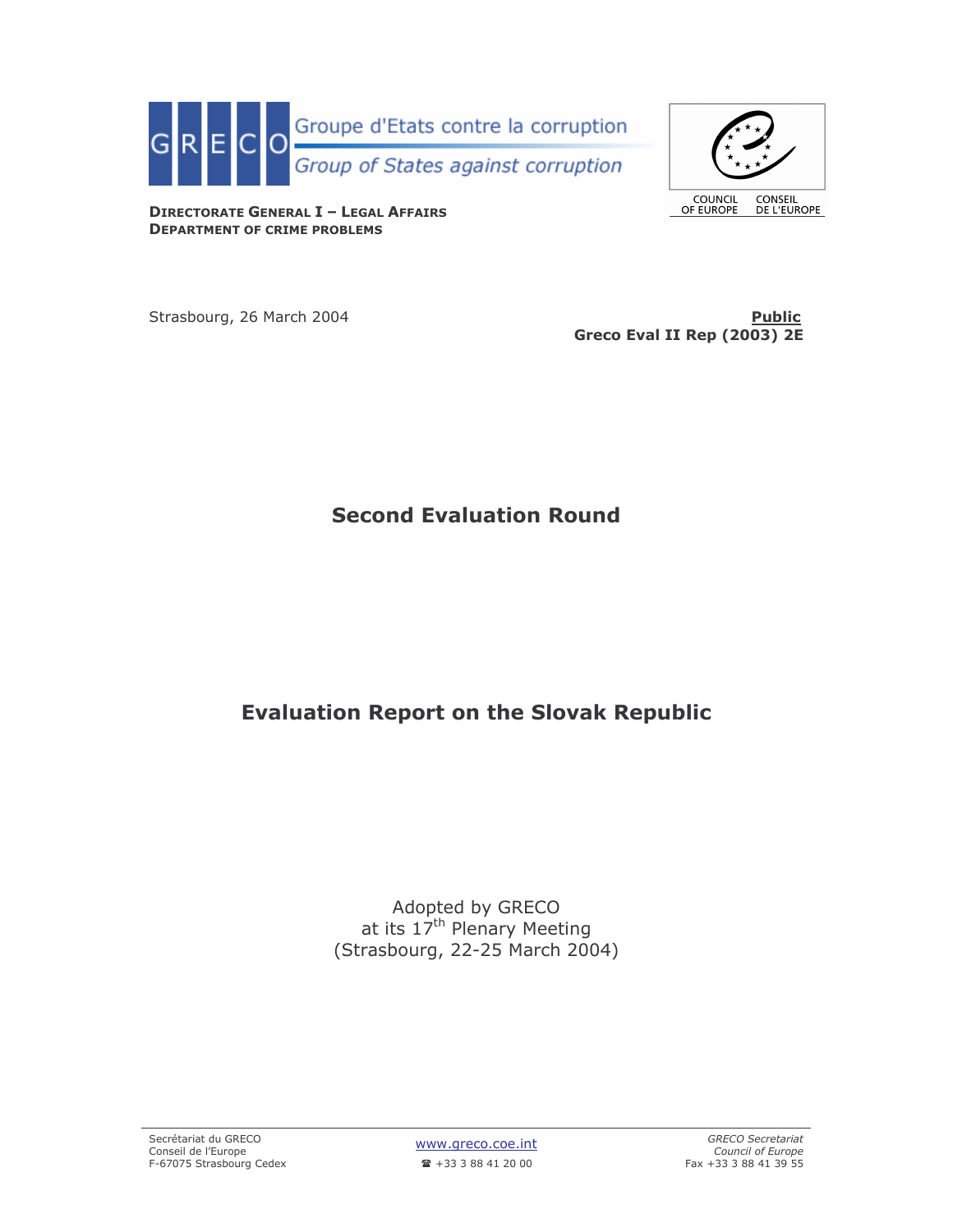#### L. **INTRODUCTION**

- $1<sub>1</sub>$ The Slovak Republic was the second GRECO Member to be examined in the second Evaluation round. The GRECO evaluation team (hereafter referred to as the "GET") was composed of Mr Hans ABMA, Ministry of Justice, International Criminal Affairs and Drugs Policy Department, (Netherlands), Mrs Olga VIDLAKOVA, Head of Public Administration Section, Institute of Legal Education and Information, (Czech Republic) and Mr William A. KEEFER, Assistant Commissioner, Office of Internal Affairs, United States Customs Service, (United States). This GET, accompanied by two members of the Council of Europe Secretariat, visited Bratislava from 16 to 19 September 2003. Prior to the visit, the GET experts were provided with a comprehensive reply to the Evaluation questionnaire [Greco Eval II (2003) 4E], as well as with copies of the relevant legislation [Greco Eval II (2003) 4E Appendices].
- $2.$ The GET met with representatives of the following Slovak authorities: Vice-Prime Minister for Legislation and Minister of Justice, Office of the Government (Department on the Fight against corruption), Ministry of Justice (Criminal Law Department, Civil Law Department, International and European Law Department), Ministry of Interior (Public Administration Department), Police (Organised Crime Bureau and Financial Police), Prosecutor General's Office, Courts (the Vice-Chairman of the Council of Judges, Regional Court Bratislava and District Court Bratislava, Register Court of Bratislava), Ombudsman's Office, Ministry of Finance (tax and customs internal inspectorate, accountancy), Ministry of Economy (state infrastructures), Ministry of Health, Ministry of Buildings and Regional Development, the City Manager of Trnava, National Bank of Slovakia, Financial Market Authority, Supreme Audit Office, Civil Service Office. Moreover, the GET met with members of the following non-governmental institutions: Chamber of Auditors, Chamber of Notaries, Chamber of Executors, and Chamber of Attorneys and the National Chapter of Transparency International. It had also a fruitful meeting with representatives from the Slovak media (TA3 Television and Radio Twist).
- 3. It is recalled that GRECO agreed, at its 10<sup>th</sup> Plenary meeting (July 2002), that the  $2^{nd}$  Evaluation Round would run from 1<sup>st</sup> January 2003 to 30 June 2005 and that, in accordance with Article 10.3 of its Statute, the evaluation procedure would deal with the following themes:
	- Theme I Proceeds of corruption: Guiding Principles 4 (seizure and confiscation of proceeds of corruption) and 19 (connections between corruption and money laundering/organised crime), as completed, for members having ratified the Criminal Law Convention on Corruption (ETS 173), by Articles 19 paragraph 3, 13 and 23 of the Convention:
	- Theme II Public administration and corruption: Guiding Principles 9 (public administration) and 10 (public officials);
	- Theme III Legal persons and corruption: Guiding Principles 5 (legal persons) and 8 (fiscal legislation), as completed, for members having ratified the Criminal Law Convention on Corruption (ETS 173), by Articles 14, 18 and 19, paragraph 2 of the Convention.
- 4. The present report was prepared on the basis of the replies to the questionnaire and the information provided during the on-site visit. The main objective of the present report is to evaluate the effectiveness of the measures adopted by the Slovak authorities in order to comply with the requirements deriving from the provisions indicated in paragraph 3. The report contains first a description of the situation, followed by a critical analysis. The conclusions include a list of recommendations adopted by GRECO and addressed to the Slovak Republic in order to improve its level of compliance with the provisions under consideration.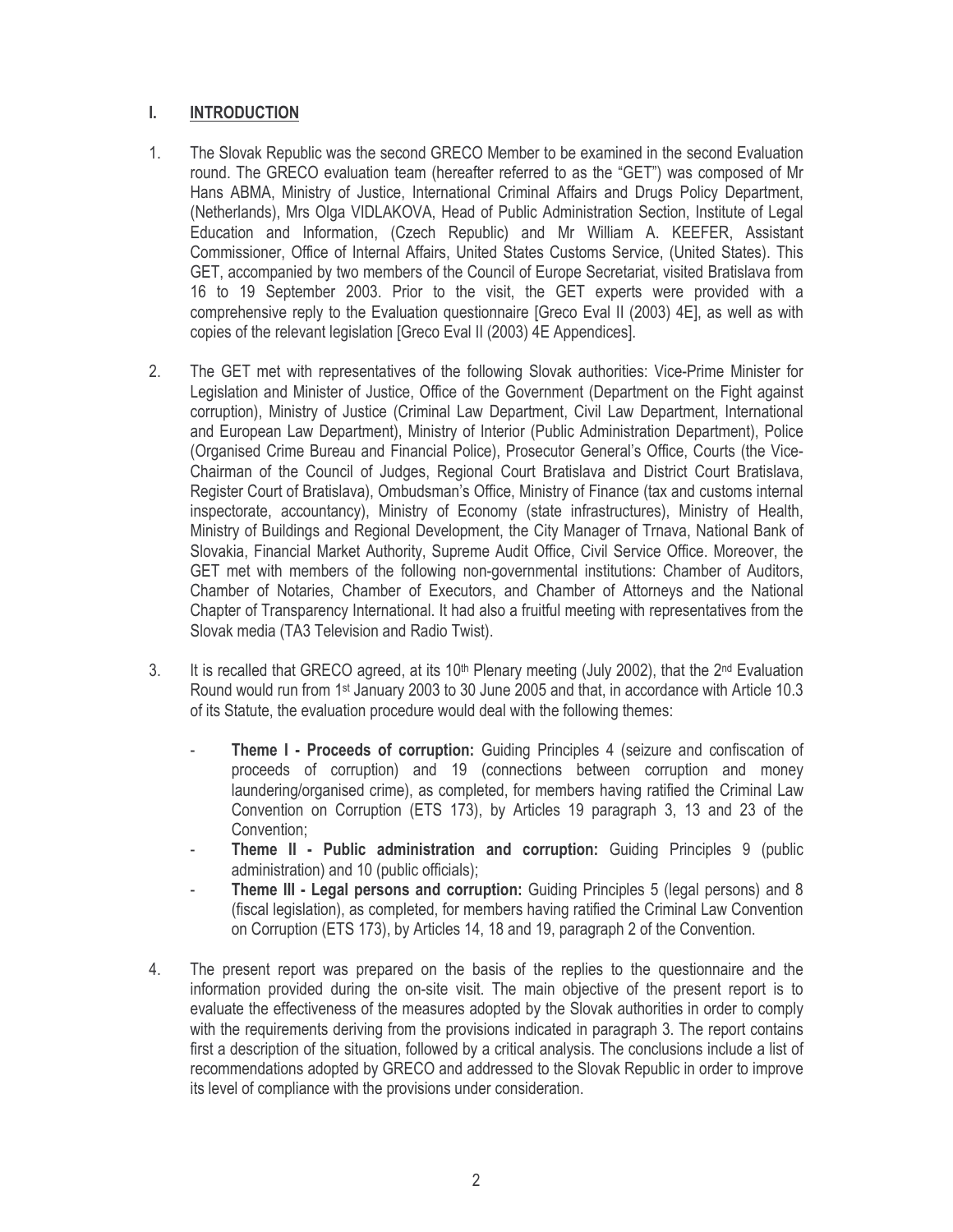5. The Slovak Republic ratified the Criminal Law Convention on Corruption (ETS No 173) on 9 June 2000 and the Convention on Laundering, Search, Seizure and Confiscation of the Proceeds from Crime (ETS No 141) on 7 May 2001. It made a reservation according to which, Article 6 paragraph 1 of Convention ETS No 141 shall apply only to predicate offences according to the Slovak Penal Law (Articles 17 - 20a of the Penal Code (PC). See Appendix I).<sup>1</sup>

#### II. THEME I - PROCEEDS OF CORRUPTION

#### a. Description of the situation

# Interim measures

- 6. In the Slovak legal system, there are judicial and administrative interim measures aiming at seizing and freezing proceeds of crime. Judicial interim measures are defined in Articles 78 to 81 of the Code of Criminal Procedure (CCP. Appendix II). By virtue of these provisions, "whoever"<sup>2</sup> is in possession of a "thing relevant for criminal proceedings"<sup>3</sup> shall have the duty to hand it over in accordance with the Law<sup>4</sup> to a court, a prosecutor, an investigator or a police authority, when requested to do so, in pre-trial or court proceedings. The interim measures aim either at "securing the claim of a victim" with a view to compensation, by issuing an attachment order on the corresponding part of the offender's property (Articles 47 to 49 CCP) or, at seizing or freezing "property" with a view to enforcing a possible sentence on forfeiture (Article 347 CCP). The operational Police can seize a thing for 90 days and a judge can maintain such measure for 9 additional months. With regard to administrative interim measures, the Financial Police (the Slovak FIU) has the power to postpone suspicious transactions<sup>5</sup>. Finally, a "reporting entity" obliged to report "unusual business activities" can decide to postpone a transaction initially for 24 hours. Overall postponement cannot exceed 72 hours. The aforementioned interim measures can be applied in relation to proceeds of any corruption offence defined in the Penal Code.
- $7.$ The Slovak authorities provided figures related to the number of corruption cases that had been investigated, prosecuted and sentenced from 2000 to 2002 (Appendix III), but there were no figures collected and processed systematically with regard to the number of corruption cases in which interim measures were taken and on the value of the property frozen or seized. Interim measures are allegedly taken in few cases of bribery of some domestic public officials (most often involving traffic wardens). They are used in the prosecution of other forms of corruption to a lesser extent, as corruption remains often a secret offence and both parties have an interest to maintain secret the nature and amount of the proceeds.<sup>6</sup>
- 8. The situation regarding the management of seized proceeds was in the process of being regulated by a new amendment to the CCP7. It is in the competence of the regional state

<sup>&</sup>lt;sup>1</sup> Reservation withdrawn by a Note verbale on 21<sup>st</sup> October 2003

<sup>&</sup>lt;sup>2</sup> Any natural or legal person (user, owner or any third person) who disposes of a thing relevant for criminal proceedings.

<sup>&</sup>lt;sup>3</sup> Anything that on the basis of the circumstances of a concrete case seems to be important for criminal proceedings. This implies not only such things as e.g. weapons, clothes or subjects of another kind, but also money "in natura" or on an account, proceeds of crime and also property of all various forms.

<sup>4</sup> This duty shall not apply to a written document whose content deals with questions barred from interrogation unless the confidentiality or non-disclosure obligation has been lifted.

<sup>&</sup>lt;sup>5</sup> See Article 9 of Law No 367/2000 on protection against legalisation of proceeds from criminal acts

<sup>&</sup>lt;sup>6</sup> However, in cases of active corruption, where the person who has been asked to give a bribe informs the law enforcement authorities immediately, the former is often used as an agent. He is provided with the requested amount of money and with appropriate technical equipment to record his discussion with the person asking for the bribe, thus allowing law enforcement authorities to confound and arrest the offender.

<sup>7</sup> The new Articles 345 and 350/c of the CCP entered into force on December 1st, 2003.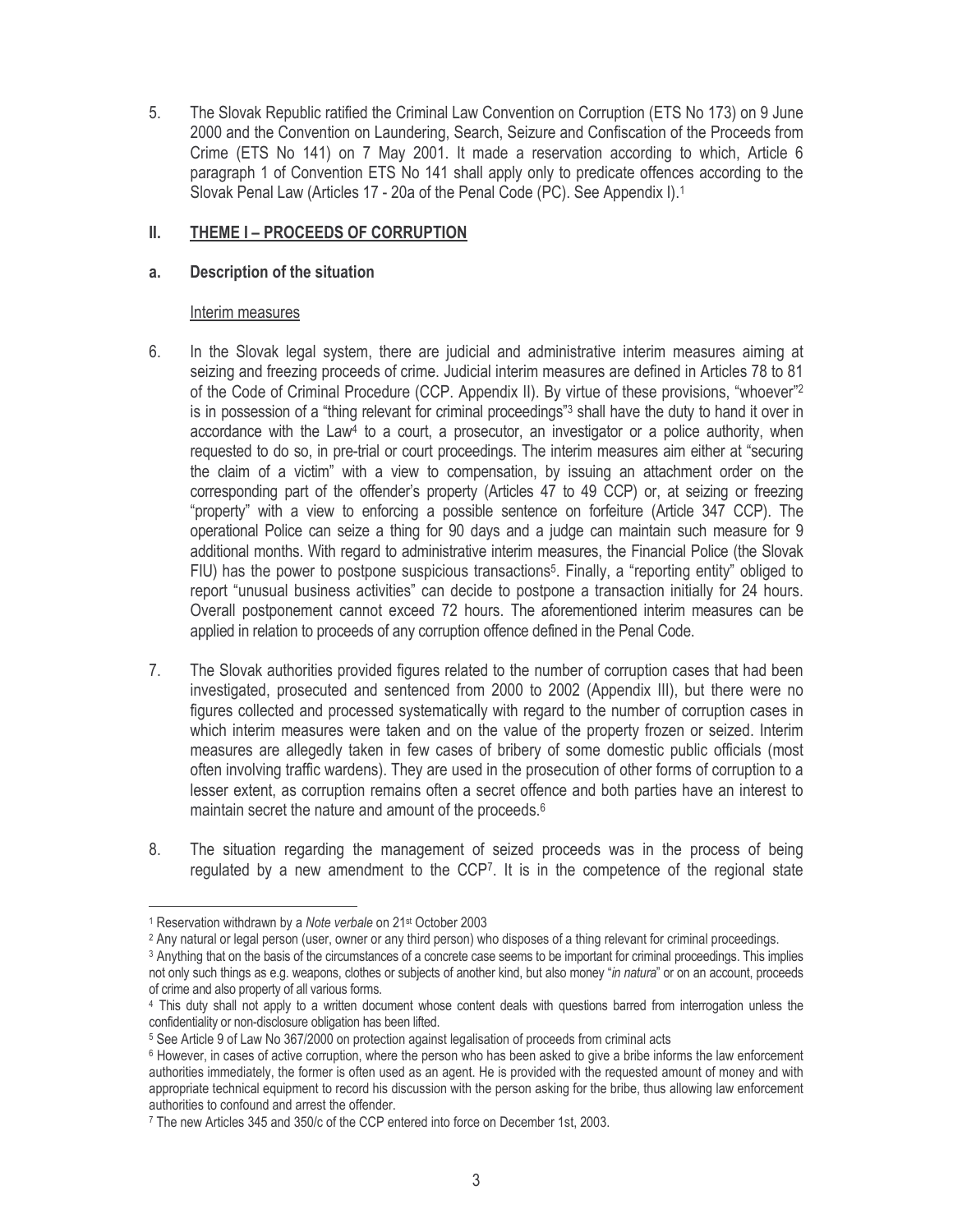administration. In case of mismanagement of the seized or frozen proceeds of crime, the manager (only a natural person) shall be prosecuted according to the Penal Code  $(PC)^8$ , which provides for penalties of imprisonment of up to 15 years.

- 9. There is no systematic anti-money laundering investigation going simultaneously with a criminal investigation of a corruption offence with a view to searching, detecting, tracing and freezing proceeds of this offence. However, by virtue of the Act No 367/2000 as modified by Act No 445/2002, whenever the law enforcement agencies are provided with information on possible proceeds of crime, they shall take steps to proceed, as the case may be, to the identification, tracing and freezing of such proceeds. All entities subject to the requirements of the anti-money laundering Act have to report to the Financial Police any "unusual business activity". The FIU is obliged to verify every suspicion of unusual business transactions and to take appropriate measures including asking a financial institution or a bank to delay business or a financial transaction.
- $10.$ As mentioned above, by virtue of Articles 78 to 81 of the CCP, law enforcement agencies (police, investigators and prosecutors) are obliged, during investigation, to search, detect, trace and, after prior authorisation by a court - unless the matter is urgent or it is impossible to obtain such prior authorisation<sup>9</sup> - freeze the income from all kinds of criminal activities. During a preliminary investigation carried out by the criminal police it is also possible to freeze the income deriving from all kind of criminal activities. The Police are authorised to ask a natural person to render a "thing", including money or any other benefit deriving from corruption.
- 11. Freezing and seizure of bank, financial or commercial records including information covered by bank secrecy regulations - as well as communication of such records to bodies acting in criminal proceedings, are performed occasionally in corruption cases by virtue of Articles 78-82 or Article 8 of the CCP<sup>10</sup>. These data shall be requested by a prosecutor within or outside the framework of pre-trial proceedings. An investigator or a police authority may request such data only with a prior authorisation by a prosecutor. In judicial proceedings, such data may be requested by the presiding judge of a panel. Bank secrecy is not opposable to the Financial Police by virtue of Article 29.a of the Act No. 171/1993 on Police Corps and Article 91 (4) g of the Banking Act. No. 483/2001.

# Forfeiture and confiscation

The legislation generally avoids mentioning "confiscation", as provided in Article 1.d of the  $12.$ Convention ETS No 141 mainly for historical reasons. However, the Penal Code provides for the possibility to impose a penalty of "forfeiture of property" (Articles 51-52)<sup>11</sup> or "forfeiture of a thing" (Articles 55-56). Moreover, Article 73 of the PC deals with "attachment (confiscation) of a thing" in the absence of forfeiture of a thing. The PC does not define the words "proceeds" (any economic advantage...), "property" and "instrumentalities" as mentioned in Article 1 of Convention ETS No 141. A new draft law on confiscation had been prepared during the evaluation visit, but this text was not available in one of the Council of Europe's official language. In corruption offences, the imposition of forfeiture is discretionary. It can be imposed, in principle, only in conjunction with

<sup>&</sup>lt;sup>8</sup> Such as for the offence of embezzlement (§ 248 of the PC); unauthorized use of a thing belonging to others (§ 249 of the PC); unlawful enrichment (§ 250d/ of the PC); and dishonest administration of another person's property (§ 255 of the PC). <sup>9</sup> In that case, the authorisation shall be given within 3 days.

<sup>&</sup>lt;sup>10</sup> Possibilities given by Article 8 of the CCP and, in particular, disclosure of information covered by banking secrecy requlations were used in 99 cases in 2000, in 457 cases in 2001 and in 325 cases in 2002, but it could not be specified how many of these cases were linked to possible corruption.

<sup>&</sup>lt;sup>11</sup> This concept replaced the former concept of confiscation under the Socialist Regime.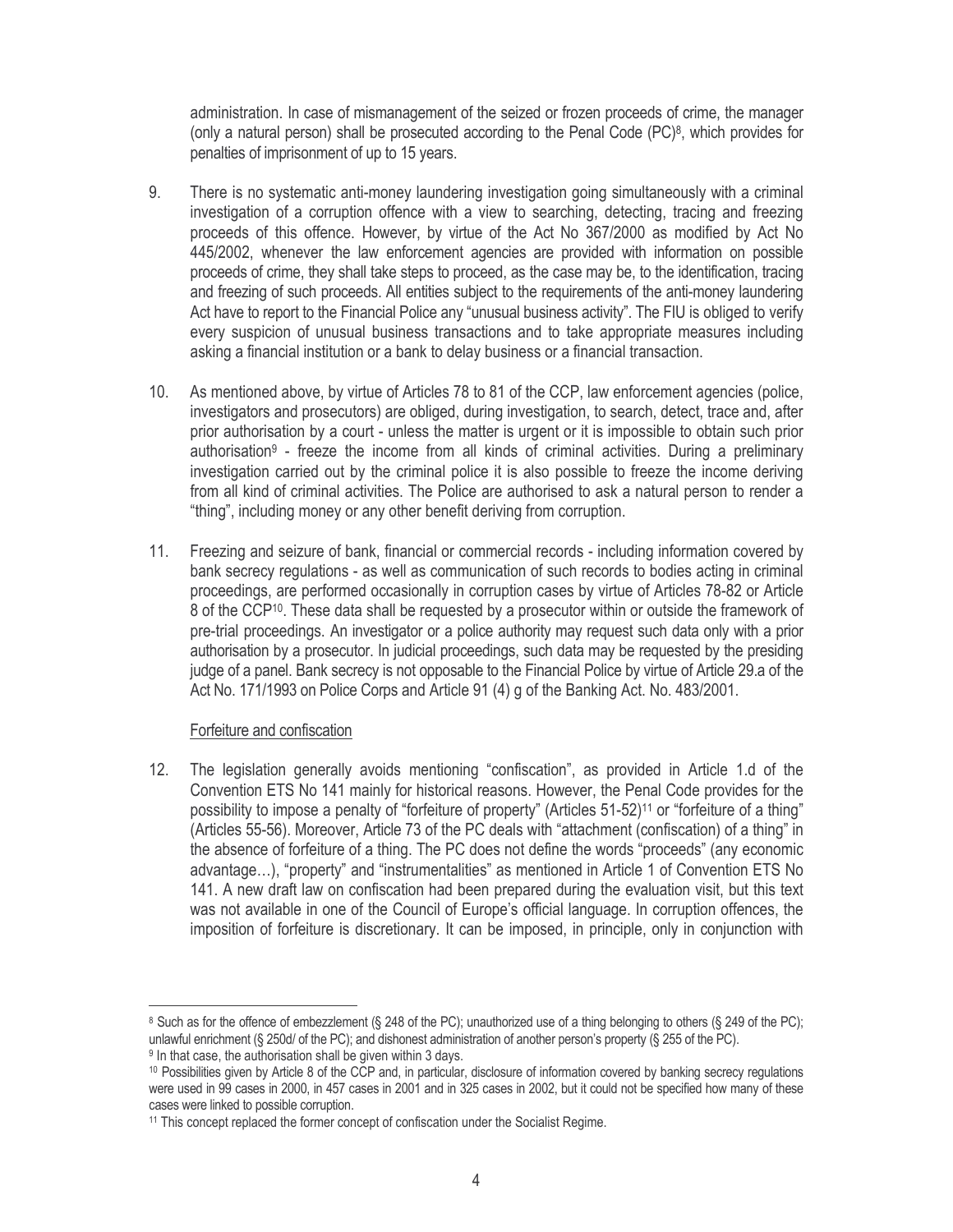another sanction.<sup>12</sup> Nevertheless, it is also imposed, under certain circumstances provided for by law (Art. 23.1 of the PC), as the single sentence of a corruption offence. In such case, the offender shall be regarded as never having been convicted (See Art. 55.7 of the PC, Appendix I).

- $13.$ The court may impose a penalty of "forfeiture of property" if it sentences the offender (to exceptional punishment or unconditional imprisonment) for a serious and intentional offence through which he acquired or tried to acquire property. Forfeiture of property covers the whole or part of the property of the convicted person according to the ruling of the court. The sanction of forfeiture of property cannot be imposed on offenders under the age of 18. The court may impose a sentence of "forfeiture of a thing" used to commit a crime; determined to commit a crime; obtained by a crime or as remuneration for committing it; or obtained by the offender in exchange for the aforesaid thing. Forfeiture, as a penalty, can only be imposed on the offender.
- 14. Forfeiture of things or property is possible for primary or secondary proceeds. By virtue of Article 89 para. 15 of the PC, a thing is also: a) a controlled natural power; and b) a security paper regardless of its form. Expenditures for gaining the proceeds are not deducted. Where the case may be, exact "economic advantage" is assessed by an expert-witness who is especially appointed to provide expertise on the value of property or thing to be confiscated.
- Proceeds of crime cannot be confiscated (forfeiture) as a punishment without first obtaining the  $15.$ conviction of the perpetrator. It is not possible to impose the sanction of forfeiture of property of the bribe giver or a thing if the bribe giver has disappeared or is dead or incapable. Nevertheless, the Slovak authorities reported that by virtue of Article 73 of the PC, it is possible to "attach a thing" (confiscate a thing) as a protective measure in case forfeiture of a thing mentioned in Article 55 of the PC was not imposed, if it belongs to the offender who cannot be prosecuted or sentenced, or to whom the sanction was not imposed, or to whom the prosecution was suspended or conditionally suspended, or for having accepted an agreed judgment. It is also possible to confiscate a thing if it is presumed that it may serve as a source to finance terrorism or if it is necessary with regard to the security of the people or property or other similar general interest, in particular if the circumstances of the case give rise to suppose that the thing was obtained by the offence. The forfeited or confiscated thing becomes the property of the state. Article 73, paragraph 1.c. of the Penal Code can be interpreted as meaning that the legislation allows deprivation of a thing acquired by a third party.
- There is no general obligation on corruption offenders (or those suspected for corruption  $16.$ offences) to prove the origin of their property, neither for possibilities to reverse the burden of proof in order to confiscate suspected proceeds of corruption after conviction. The National programme on the Fight against Corruption adopted by the Slovak Government in June 2000 addresses the issue of transparency of financial transactions. It indicates that "the transparency of the transfers of assets among family members, designed to obstruct investigation of a suspicion or confiscation of property, are also suitable means for punishing acts of corruption (based on the premise that a family member "should and could have been aware" of the real purpose behind manipulation with property or of the origin of property)".
- $17.$ The legislation provides for the possibility to use the forfeited property in satisfaction of the claim for damages of victims of corruption too, as a result of the provisional measures described before, following the adoption of an attachment order and final conviction of the offenders

<sup>&</sup>lt;sup>12</sup> Within the meaning of the PC it is possible to impose the sanction of imprisonment, a monetary sanction and the sanction of ban on proffesional activity for the so called corruption offences; each sanction can be imposed separately or cumulatively. It is not possible to impose both a monetary sanction and the sanction of forfeiture of property.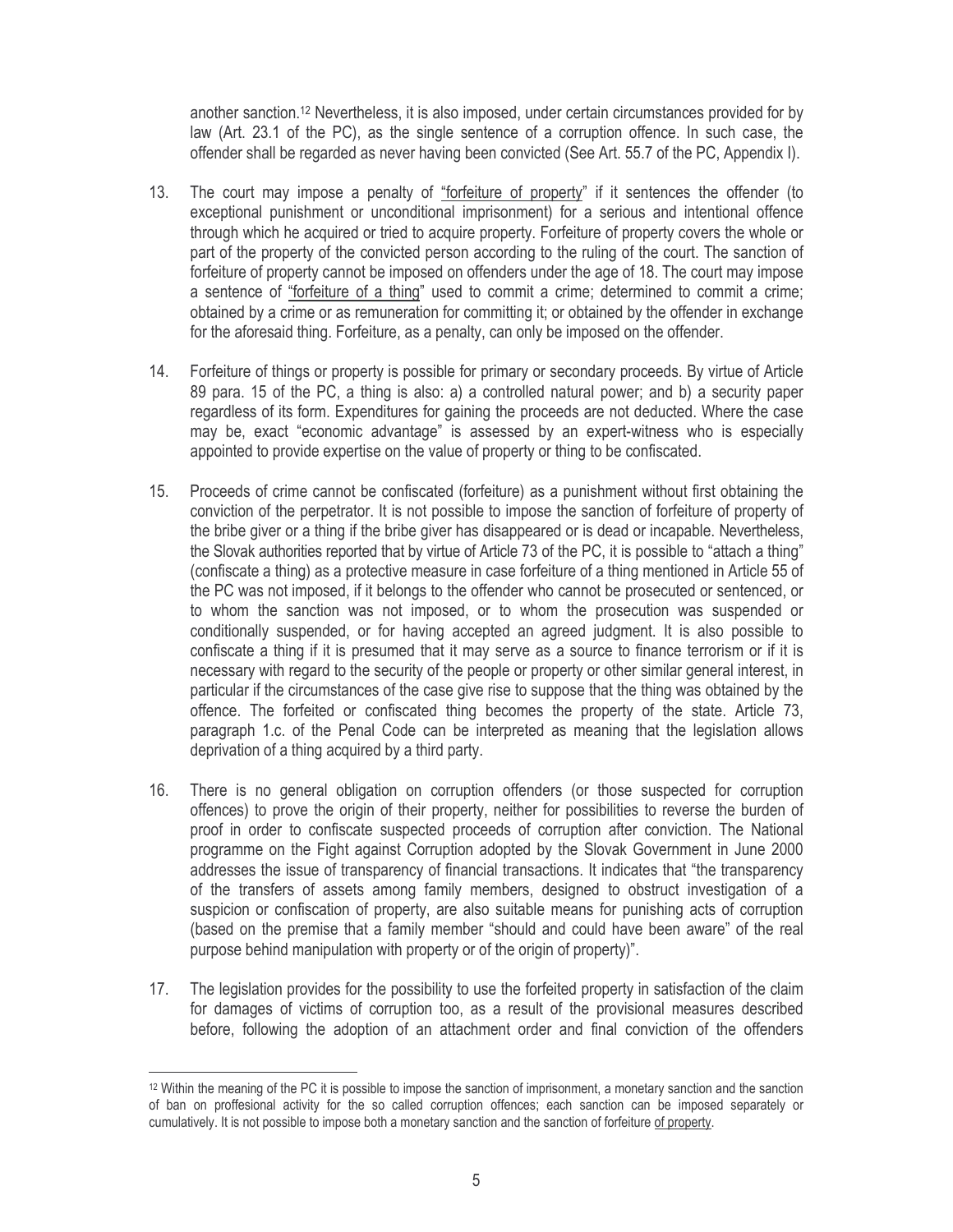(Articles 47 – 49 CCP). The victim shall always be notified that his claim has been secured and of the grounds on which the attachment order may be lifted.

The Slovak authorities provided to the GET, in writing, after the evaluation visit, figures regarding 18. the number of cases where forfeiture was adjudicated during the last three years. 13

# International co-operation

- $19$ Legal assistance with foreign countries is based on multi-lateral and bi-lateral international treaties and customary international law, including Strasbourg Conventions on Corruption, on Laundering of the Proceeds from Crime and on mutual assistance in criminal matters. Chapter 23 of the CCP establishes the basic conditions for the performance of mutual legal assistance in criminal matters, including provisions on seizure and confiscation of property upon request from a foreign country and exchange of information on criminal records (Appendix IV). It also contains provisions on the legal conditions for extradition, recognition and enforcement of foreign decisions, transfer of sentenced persons and requests of enforcement of suspended sentences. The mutual assistance is provided by the International Department of the Office of Prosecutor General in pre-trial proceedings and the Ministry of Justice in co-operation with the Supreme Court in cases where the indictment has been brought before a court. The Section 373 of the CCP quarantees the possibility of granting reciprocity to a requested State for the purposes of execution of a comparable request where required to do so. Incoming or outgoing requests can also be transmitted through INTERPOL, in particular, in urgent cases. Information on the dates and other conditions of surrender or transit of persons or things may also be exchanged through INTERPOL. The Slovak authorities may carry out the legal assistance requested by foreign authorities even if the requesting State is not bound by an international treaty and/or on the basis of the legal provisions of another State. Witnesses, experts and parties may also be examined under oath. The CCP allows execution of legal assistance acts on the territory of the Slovak Republic by foreign consular offices only upon prior permission given by the Prosecutor General. Finally, at the administrative level, the Financial Police also co-operates with foreign FIUs with a view to identify unusual business activities and to trace proceeds of crime. It is a Member of Egmont Group.
- By virtue of a last amendment to the CCP, the seizure of a "thing" and its subsequent surrender 20. abroad can be effected, upon a request, on the basis of a decision made by a foreign authority. The requested authority may postpone the surrender of the seized thing if the Slovak authorities need it in their criminal proceedings. When surrendering the seized thing the requested authority shall request its return from the foreign authority. It may, however, expressly waive this right or may agree that the thing shall be returned directly to its rightful owner. These provisions shall be applicable mutatis mutandis to the surrender of a thing seized with the person whose extradition is sought. Such thing shall be surrendered to the foreign authorities, whenever possible, together with the extradited person. The legal condition of seizure of "property" on the basis of foreign court judgment has also been included in the CCP. Under the conditions specified in an international treaty the court may, on the basis of a request by the foreign authority, and upon a

<sup>&</sup>lt;sup>13</sup> In 2000 the sanction of forfeiture of a thing was imposed 18 times; from this number 3 times in addition to a monetary sanction and 15 times in addition to the sanction of imprisonment. The overall value of forfeited things was 54.300,- SKK (i.e. around 1.357 EUR). In 2001 the same sanction was imposed 9 times, from this number 2 times in addition to the monetary sanction and hence 7 times in addition to the sanction of imprisonment. The overall value of forfeited things was 21.120.-SKK (i.e. around 528 EUR). In 2002 the same sanction was imposed 18 times, from this number 5 times in addition to the monetary sanction and hence 14 times in addition to the sanction of imprisonment. The overall value of forfeited things was 17.560,50 SKK (i.e. around 439 EUR). See also Appendix V on financial punishments, forfeiture of a thing and attachment orders in corruption cases.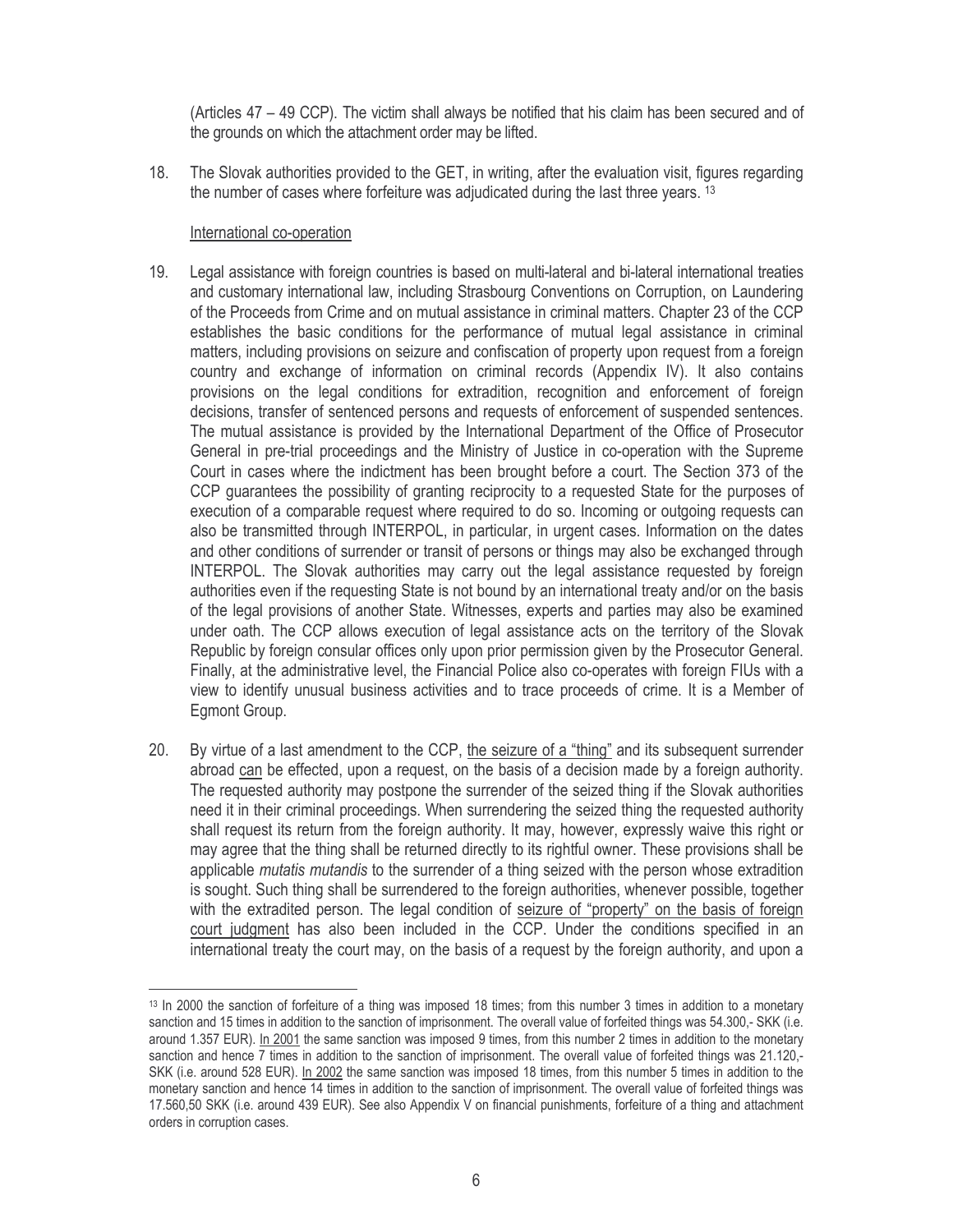motion by the prosecutor, order the provisional seizure of the property located in the territory of the Slovak Republic of a person who is being prosecuted abroad.

Although the Slovak Republic has not so far been requested to provide international legal  $21.$ assistance concerning provisional measures in relation to corruption offences, it is allegedly able to provide it without delay. The Slovak authorities reported no case of application of Article 26 of the Criminal Law Convention on Corruption (ETS No 173). Finally, Art 52 para 3 of the Penal Code states: "The State becomes the owner of the forfeited property". The sharing of confiscated assets with other states is no further regulated.

# Money Laundering

- $22.$ All corruption offences are predicate offences to the money laundering offence by virtue of Article 252 of the Penal Code even if they are committed outside the Slovak jurisdiction, under certain conditions provided for by law. Failure to report an unusual business activity and tipping off may result in criminal sanctions. However, no information was provided about any case of failure to report or tipping off as a result of corruption.
- $23.$ With regard to possible links between corruption, organised crime and money laundering, the GET was informed during the visit that, in practice, the bodies acting in criminal proceedings had faced some cases of organised criminals involved in human trafficking activities in neighbouring countries crossing the Slovak territory and offenders who transport stolen cars from Western Europe through the territory of the Slovak Republic to Eastern Europe countries. In these cases there could be elements of possible corruption of police or customs officers in connection with organised crime activities and money laundering.

#### b. **Analysis**

- 24. Several bodies, either administrative or acting in criminal proceedings, as mentioned above, are in charge of the identification, tracing, seizure, freezing and confiscation of proceeds of corruption. An efficient system of detection, investigation, prosecution and trial coupled with deterrent provisional measures and confiscation of proceeds, is the quaranty to prevent corruption in the government and the social and economic system and safeguard their integrity. It also aims at demonstrating, by depriving offenders from any advantage in committing crimes, that crime does not pay, and at identifying possible links between corruption, organised crime and money laundering. This is the meaning of Article 19 para 3 of Convention ETS No 173, as explained in the Explanatory Report: "The Convention is based on the idea that confiscation of the proceeds is one of the effective methods in combating crime".
- $25.$ As of September 2003, 18 cases of corruption involving public officials - including judges, prosecutors, police and customs officers – have so far been or are under investigation. There was no money laundering accusation included. According to the information provided after the evaluation visit, almost all corruption cases brought to trial during the years 2000-2002 concerned relatively minor offences involving minor financial values. Forfeiture of a 'thing' was imposed in only half of the cases and involved small overall values (no more than a total of 2500  $\epsilon$  within a period of 3 years). There has been no statistical information on cases of "attachment" (confiscation) of a thing" or forfeiture of property.
- 26. In the current system, the Criminal Police starts a criminal investigation aiming at identifying and freezing proceeds of corruption on the basis of the Police Act without the supervision of a prosecutor and subsequently hands it over to the Judicial Police in order for them to prepare the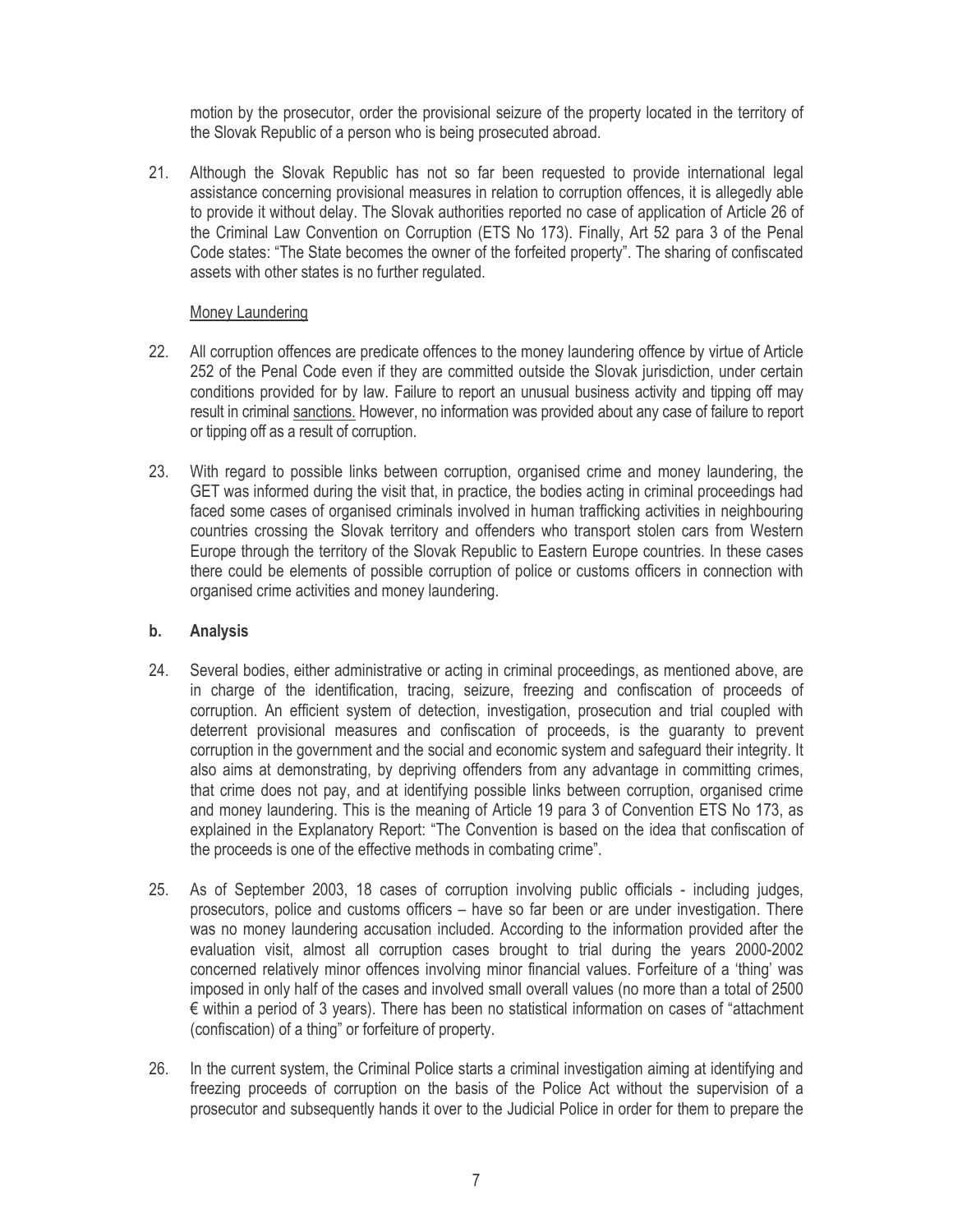case on the basis of the Criminal Procedure Code<sup>14</sup>. The GET was concerned that this procedure might result in unnecessary delays and loss of (sustaining) information but also in allegations that the criminal police fabricated (initial) evidence in the absence of a supervising prosecutor, or dismissed a case in return for a bribe. The GET considered that criminal investigations in corruption cases should be, as a rule, conducted from the very beginning by the same investigation team, supervised by a prosecutor. The GET was informed that the Financial Police is a part of the Criminal Police so that it does not consist of or comprise investigators. Usually, it is not ordered to search for evidence in order to facilitate imposing forfeiture; it confines itself to establishing whether a crime has been committed. Therefore, the GET considered that the Slovak Republic could create specialised teams for financial criminal investigations, including money laundering, closely cooperating with or integrated in the Judicial Police. As a rule, these special teams should be ordered to conduct financial investigations when a case involves organised crime and/or grand corruption. The GET also noted that investigators in charge of criminal investigations may not have a police background although they receive a short training as criminal investigators. Financial crimes however are usually very complicated and require specialised expertise in order for the prosecution to be able to prosecute successfully. There are countless ways of transferring assets and investing them in the country or abroad. Examination of bank records, insurance policies and trade, company, property, motor vehicle and other registers is one of the tools used by investigators concerned with the confiscation of assets. Further tools include the examination of tax documents, contracts of sale, companies' articles of association, stock exchange transactions, administration of assets, casinos and travel documents. Guidelines, training and co-ordination for tracking down offenders' assets would be of particular relevance for police officers, investigators and prosecutors. In addition, full use of provisional seizure at the earliest stage of an investigation, including where appropriate, the preliminary stage and appropriate training on the application of the relevant legal provisions would contribute to further ameliorate the record of the law enforcement authorities in seizing corruption assets. Therefore, the GET recommended to develop guidelines and to provide appropriate training for the police, the investigators and the prosecutors on how to go about tracking down offenders' assets, as well as with a view to make full use of all means available aiming at identifying, seizing and freezing proceeds of corruption.

 $27<sub>1</sub>$ While deprivation of the instrumentalities and proceeds of corruption exists in law, it is rarely used in practice, partly because it is discretionary but also because of its complex and lengthy procedure. The GET considered that confiscation should be mandatory. It noted also that the prosecutor may order additional financial criminal investigation of a suspect in order to forfeit proceeds of crime, but there is often a problem of the burden of proof, i.e. the prosecutor has to prove that certain assets are of illicit origin. Judges, in turn, complain that they do not possess the instruments (e.g. to identify the assets, to prove their illicit origin) to impose forfeiture. Finally, when a conviction has been obtained, the GET advises that it would assist the repressive regime if consideration is given to reversing the burden of proof in appropriate cases in order for the defendant to show that proceeds in his possession did not come from criminal offences. The GET recommended to draft guidelines and provide training for prosecutors in order for them to require as a standard measure or punishment, in case of indictment for corruption, where applicable, the forfeiture of illicitly acquired assets (or its corresponding value) or to seek attachment of these assets in connection with a conviction or, in appropriate cases, without conviction. The Slovak authorities could also consider the reversal of the burden of proof in connection with a conviction, to assist the court in identifying criminal proceeds liable to confiscation in appropriate cases.

<sup>&</sup>lt;sup>14</sup> This system was changed following an amendment to the CCP.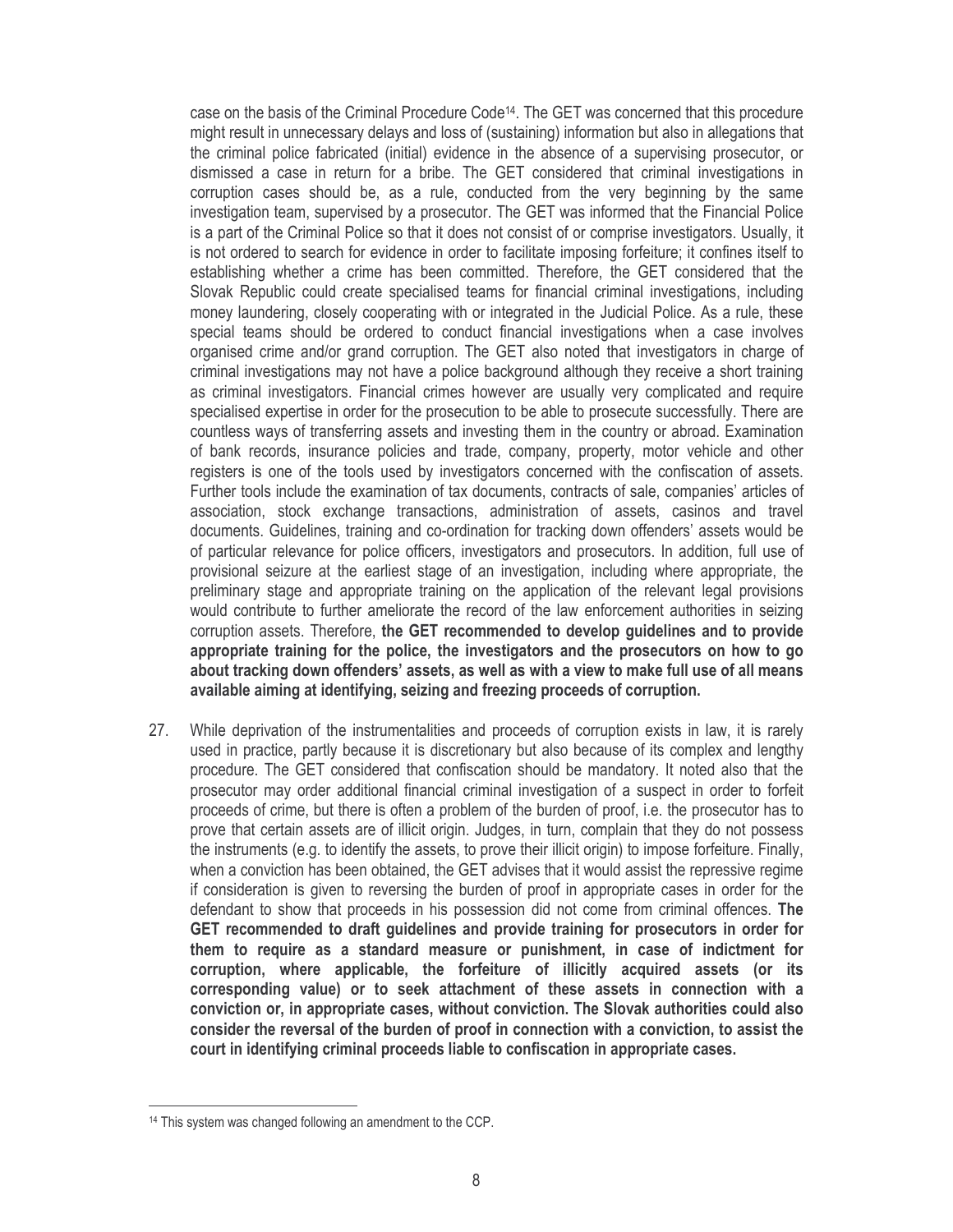- 28. The GET recalled that the law makes a distinction between forfeiture of property and forfeiture of a thing (Articles 51/52 and 55/56 of the PC) and attachment (confiscation) of a thing (Art. 73 of the PC) and only forfeiture of a thing was sometimes applied. It noted that 'a thing' only relates to instrumentalities of crime (e.g. the bribe itself) and not to proceeds of crime (i.e. the advantage of corruption).<sup>15</sup> At the same time, "a bribe" is defined only in the explanatory notes to Article 160 of the Criminal Code, as "undue advantage" being a direct property fulfilment (pecuniary or natural performance) or other advantage (mutual service, mutual assistance).<sup>16</sup> The authorities also reported that when the bribe has disappeared or where corruption is in the form of an undue advantage, this and its value have to be identified. In such cases, the courts may impose to the perpetrator the monetary sanction in addition. The exact proportion between the amount of the monetary sanction and the undue advantage does not exist in the case law. But if the bribe giver has disappeared or is dead or incapable it is not possible to impose the sanction of forfeiture of a property or of a thing. It is only possible to confiscate it if it is in the form of a "thing" according to Article 73 of the PC. Confining deprivation of the proceeds of crime to the sanction of forfeiture impedes, in practice, the possibility of confiscating proceeds of crime when the perpetrator has disappeared or deceased. The GET understood that attachment (confiscation) of a "thing" could serve this purpose but questioned whether the current drafting of Article 73 of the Penal Code and its strict conditions could achieve that purpose (the thing should belong to the offender; it may serve as a source for financing terrorism; it is necessary for the security of the people or property or similar general interest, in particular if the circumstances of the case give rise to suppose that the thing was obtained by the offence). In any case, the GET recommended to provide training for judges in order to improve their expertise to impose confiscation (forfeiture and attachment of a thing), where applicable, when it is proved that instrumentalities or proceeds were obtained by virtue of corruption.
- It was not clear whether a perpetrator could be punished only by taking from him what he did not 29. legally possess in the first place (i.e. proceeds of crime), without any additional sanction (Articles 51 para 2, 55 para 4 and 56 of the Penal Code). If forfeiture is the single sanction, a convicted person - who shall be considered as never having been convicted - will not have a criminal record on that basis alone, while sanctions in addition to forfeiture of property cannot consist of fines. In such case, conviction of forfeiture should automatically result in a criminal record. In addition, if the Slovak authorities introduce criminal liability of legal persons, it should be possible to combine the sanction of forfeiture and monetary sanctions of a substantial nature. The GET recommended to adapt the criminal law so that forfeiture of property could be combined with a monetary sanction of a substantial nature and that, if the Slovak Republic should decide that forfeiture remains a sanction, a conviction for forfeiture should automatically result in a criminal record.
- 30. The GET was informed during the visit that a new draft law had been prepared aiming at clarifying and strengthening the regime of interim measures and confiscation and wished to encourage a smooth adoption of the new provisions in line with the corresponding provisions of Conventions ETS No 173 and 141. It was not made clear whether the Slovak authorities were considering or not making their confiscation regime mandatory. The GET recommended that

<sup>&</sup>lt;sup>15</sup> Nevertheless, the Slovak authorities reported that according to the recent legislation "things" are considered to be a/ instrumentalities of crime (e.g. the bribe itself,  $-$  § 55 para 1a,b, of the PC and see definition under § 9 para. 15 of the PC)) and b/ proceeds of crime (see section 55 para.1 c,d, para.4 of the PC).

<sup>&</sup>lt;sup>16</sup> According to the authorities a bribe means any advantage. Advantages shall always be provided in relation to the performance of duties of common interest, i.e every act relating to the performance of community significant tasks, e.g. the state body's and municipality's decision making, satiation of interest of natural and legal persons in the area of health, social, cultural and other needs. The term of "undue advantage" is not defined in the Slovak legal system. It is being understood as an advantage, which the recipient is not entitled by law to accept or receive besides the advantages permitted by the law or administrative rules as well as minimum gifts, the gifts of very small value or the socially acceptable gifts.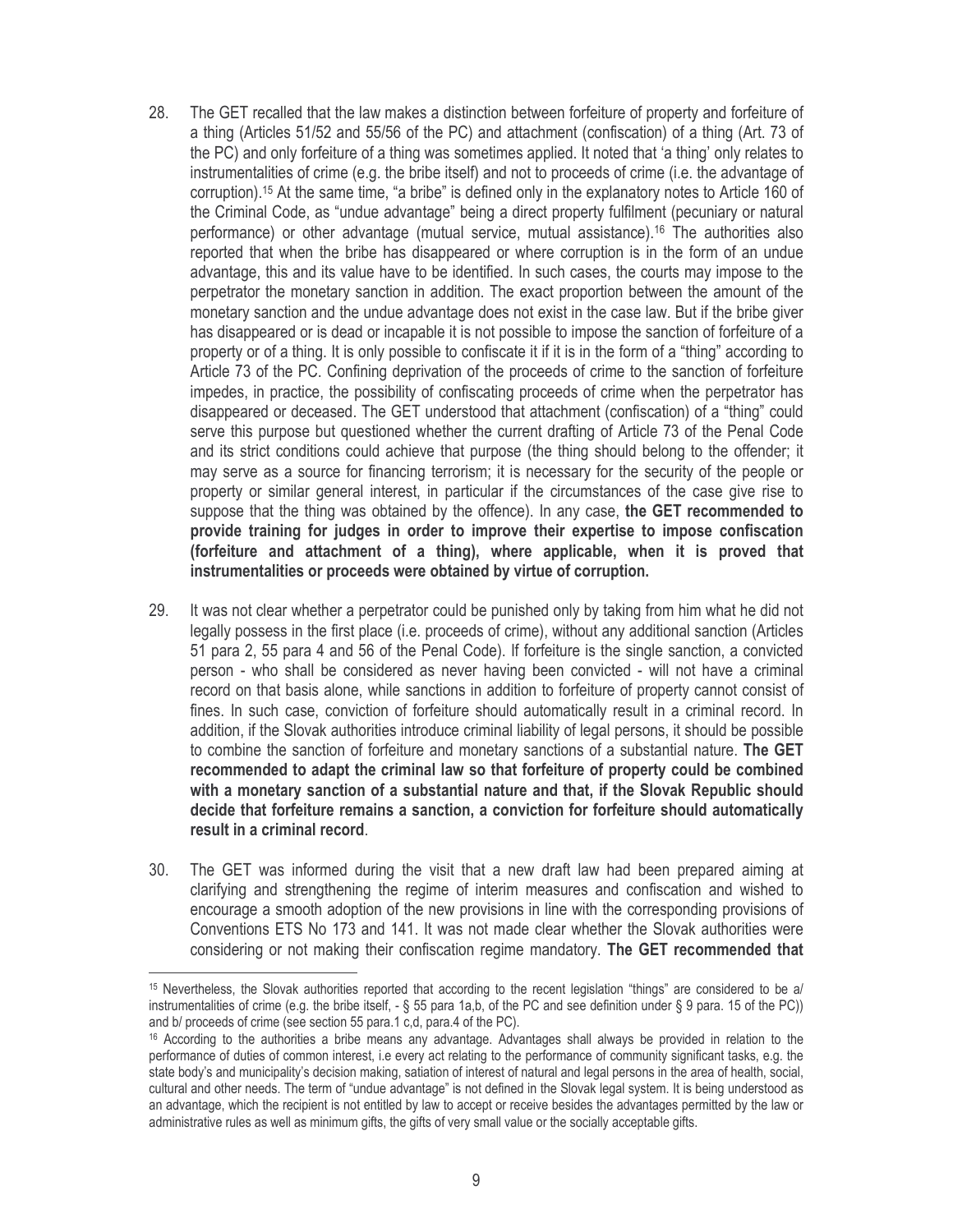the Slovak authorities review their provisional measures and confiscation regime to ensure that there is a comprehensive set of provisions as widely defined in the Strasbourg Conventions and which clearly allow for confiscation orders at the end of criminal proceedings in respect of instrumentalities and proceeds, or property, the value of which corresponds to such proceeds.

- $31.$ No specific statistics are kept on investigations, prosecutions or convictions in relation to money laundering where corruption is the predicate offence nor could the authorities provide samples of such actions. The GET observed that proper statistics should be kept of relevant aspects of the incidence of corruption, e.g. the number of investigations, prosecutions and convictions of corruption, or money laundering in relation to it, including failure to report corruption or money laundering by bodies that have a legal duty to do so, the number of provisional measures and deprivation and the values involved. Such statistics are pertinent for the Slovak authorities to base its investigative and anti-corruption policy, including prevention, priorities upon.
- 32. The Financial Police are responsible for imposing penalties for failing to report unusual business activities (Article 13 of Act No. 367/2000). The penalties consist of administrative fines (up to two million Slovak crowns for a first offence) which "may" be imposed within three years of the failure to report. Under the statute, the amount of fine depends upon "the seriousness of the illegal action" and the "loss" caused, rather than upon the knowledge and intent of the reporting entity. No records were available regarding the imposition of these fines by the Financial Police, and the Financial Police appear to be given wide discretion to impose fines in this area. The GET also noticed that the National Bank does not provide quidelines as to what defines 'unusual' in unusual business transactions in general and in corruption matters in particular. Instead, financial institutions and the Financial Police themselves have to assess what unusual is. This may amount to different or even subjective standards, non-disclosure, vulnerability to corruption and failure in court. The Financial Police, however, reported one case of failure to report an unusual business transaction, which is a case for prosecution. In addition to these administrative penalties, the Criminal Code has been amended to criminalize the non-reporting of "unusual business activities." Article 252a of the Criminal Code punishes a failure by "any person" to report such activity by a term of imprisonment of two to eight years, a fine or a ban on professional activity. The GET recommended that the Slovak authorities establish an objective definition of "unusual business activities" for banks and other reporting entities to ensure that all questionable financial transactions come to the attention of the Financial Police.

#### $III.$ PUBLIC ADMINISTRATION AND CORRUPTION

#### a. Description of the situation

# Public administration

33. By virtue of the Constitution of the Slovak Republic, Article 2 provides that: "State bodies may act solely in conformity with the Constitution. Their actions shall be subject to its limits, within its scope and governed by procedures determined by law." There is no legal definition of "public administration". Nevertheless, authoritative commentaries indicate that public administration is the administration of public matters (by persons and bodies in charge of this administration), which is realised by virtue of executive authority. Public Administration is subordinated to the executive power and is composed of the Central State, the territorial administration (local and regional authorities) and other public bodies established by law (see later in this report the typology of legal persons).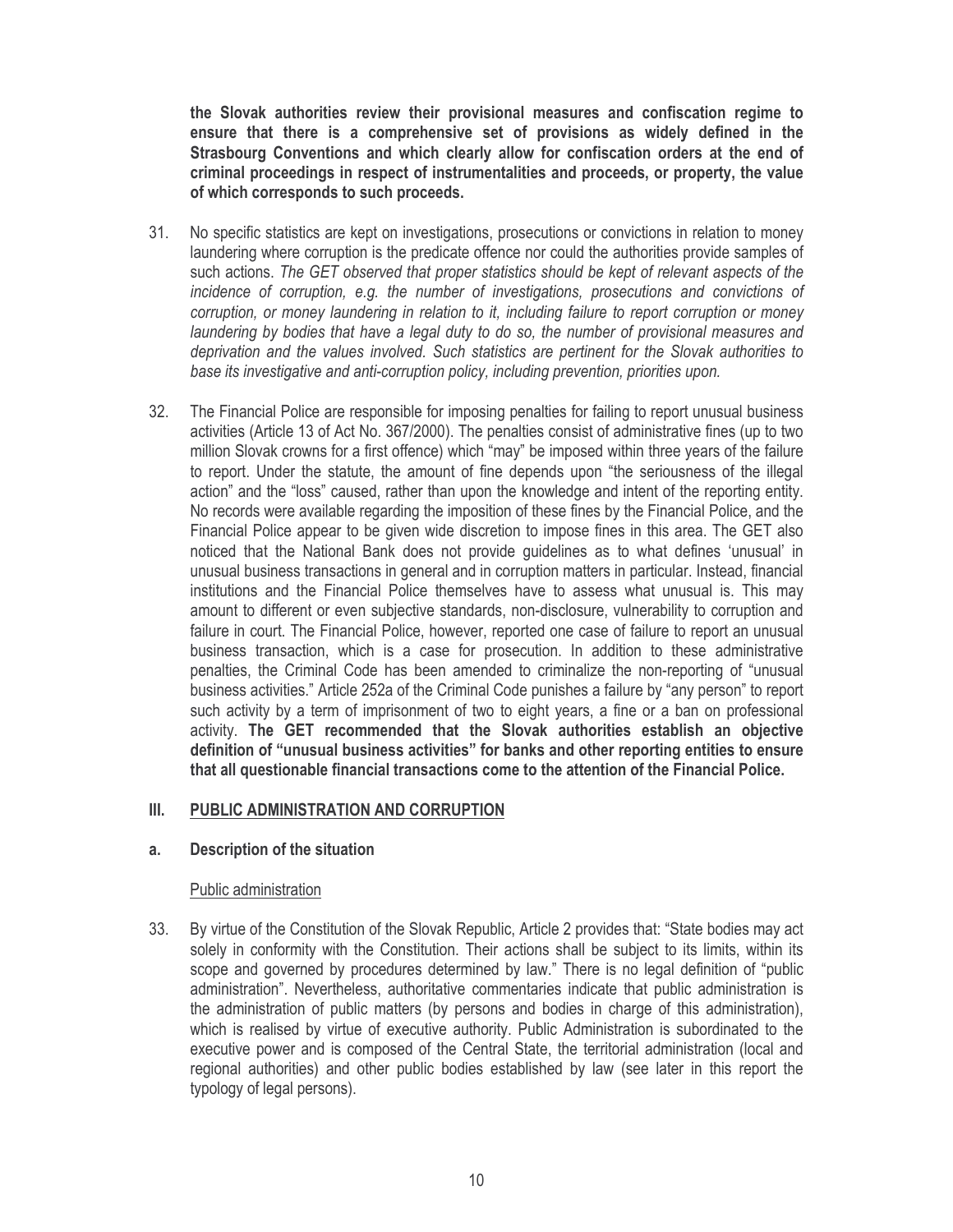- 34. There are two basic types of control of public administration: the inner (hierarchical) control within the system of public administration itself and the outer control (judicial or other). An important type of control of public administration in general is the judicial control, performed by specialized administrative judiciary. Another independent organ of public administration control enshrined in the Constitution is the Public Defender of Rights - Ombudsman (Art. 151a). Pursuant to the Act No.564/2001 Coll., on the Public Defender of Rights, his competence applies to the organs of state administration, the organs of territorial self-government and to legal persons and natural persons who – according to the law – decide on the rights and duties of natural and legal persons in the field of public administration. Constitutionally, the Supreme Audit Office of the Slovak Republic (SAO) is also an independent body for the control of the management of financial means of the state budget and public property defined in some detail directly in the Constitution. which is accountable to the National Council (the Parliament). SAO carries out this control competence towards the government, ministries and other organs of central state administration and their deconcentrated authorities, state organs and legal persons the founders or establishers of which are the organs of the central state administration or other state organs; and towards municipalities and higher territorial units and legal persons established by them. SAO cannot itself detect corruption but it can point out corruption-sensitive fields, inform the Minister of Interior thereof and submit their suspicions of corruption to criminal authorities. The Office has 250 employees, most of them civil servants, out of which 180 controllers all of whom are civil servants. They have reporting obligation towards the Financial Police. From the total number of 90 - 110 controls per year some 10 reports concern a suspicion of corruption.
- The Act No.211/2000, on Free Access to Public Information, in force since 1 January 2001,  $35.$ regulates the conditions, the procedure and the scope of the access to information. The bodies obliged to make information accessible include state bodies, municipalities and higher territorial units and all other legal and natural persons who are entrusted by the law to decide on rights and duties of natural persons or legal persons in the field of public administration within the limits of their decision-making authority. Except for information protected by the law as secret and information touching the personality and privacy of natural persons pursuant to the Act No 52/1998 on the protection of personal data in information systems, as amended, all public information is available to the public and the public authorities are obligated to provide it on request. Service charges are minimal to cover costs only; information management is free of charge. Sharing of information between the different administrations as well as with foreign counterparts is possible in accordance with specific legislation and data protection rules by virtue of Act No 52/1998. The GET was told that co-operation between the Department combating corruption and the tax authorities was strengthened, and tax information can be used to detect and substantiate corruption charges.
- 36. The Slovak Republic adopted a National Programme on the Fight against Corruption (NPFC) by virtue of Governmental Decree No 461/2000. In addition, a Report on the fight against corruption was made by the Coordinating Unit of the Office of the Government in 2000 and has been regularly updated. The Report indicated that the Action Plan ensuring practical implementation of the NPFC set out 1,684 concrete tasks for all public administration bodies. Every executive body had its own anti-corruption strategy. In 2003, a Department of the fight against corruption was established within the Office of the Government and in May 2003 its Director submitted to the Government a "Report on Prepared Draft Acts, Prepared Legislative Intentions and Other Measures Aimed at Fight against Corruption Based on the Declaration of Programme of the Slovak Government". This Report indicated the laws required to be adopted or to be amended as well as appropriate deadlines. Nevertheless, despite the efforts carried out by the authorities in order to fight corruption in the public sector, there were still concerns expressed during the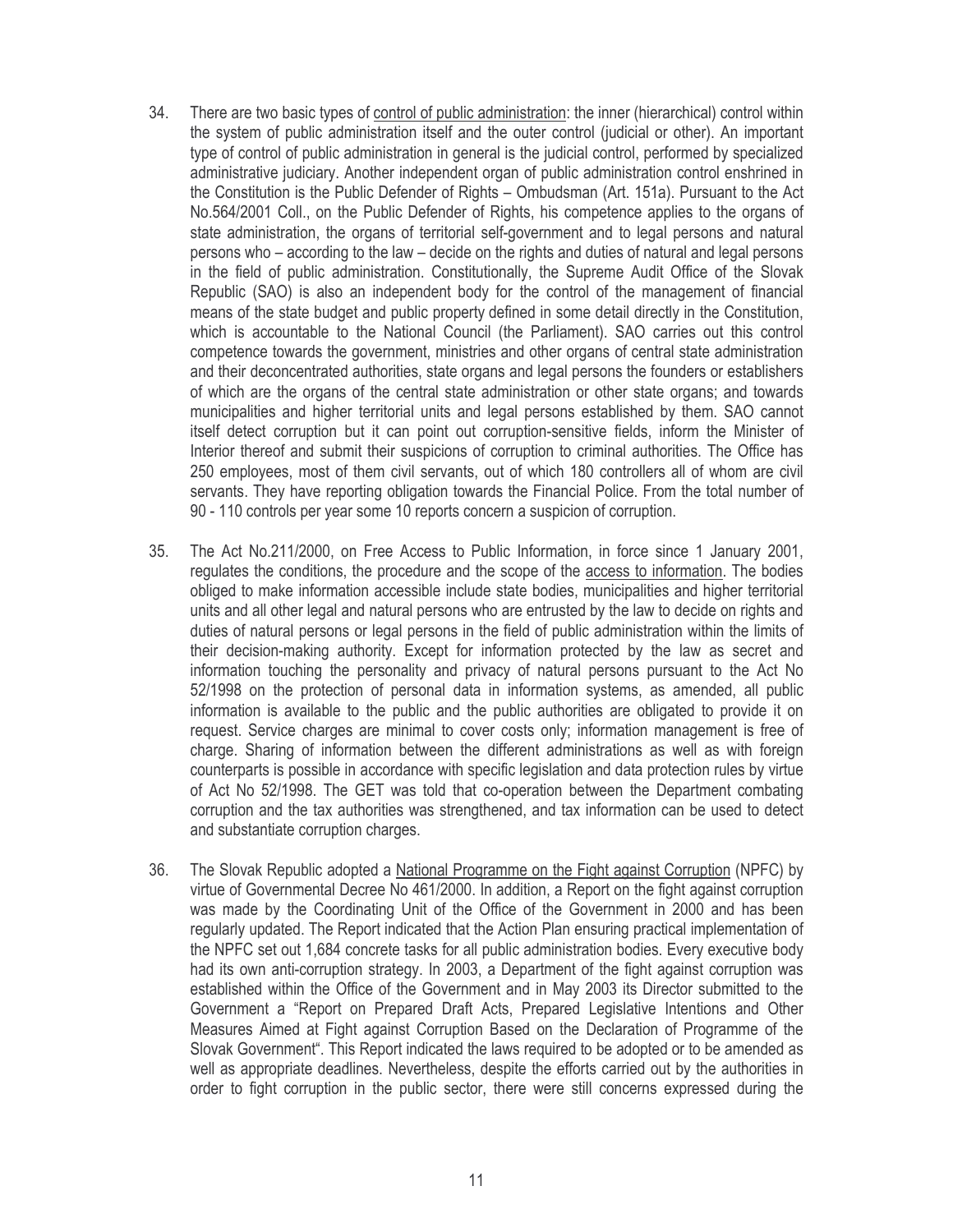evaluation visit with respect to certain bodies, in particular, courts, the healthcare sector, customs, planning and local authorities.

# Public officials

- 37. Two main relevant Acts in the context of this report concerning public officials are: the Act on Public Service No.313/2001 and the Act on Civil Service No.312/2001, both in force since 1st April 2002. The Civil Service Act applies to employees performing state administration service in ministries and other state administration bodies at both central and territorial levels, whose legal relations are public law relations to the State. The Act gives an accurate definition of state administration service (civil service). The Act on Public Service regulates the labour relations of public service employees - performing public service, not state administration tasks - with their employers (not with the State) in ministries, state administration bodies, bodies or authorities dealing with state matters, other budget organisations, subsidised organisations, or employees of municipalities and higher territorial units, teachers, etc. as defined in the Act. In addition to these Acts there are other employees in public administration who are under the jurisdiction of some special acts, e.g. members of the Police Force, Slovak Intelligence Service, Prison Wardens and Justice Guards Corps, Railway Police and Customs Officers. In general, a citizen who applies for public service must meet certain requirements, including: have integrity (not have been legally sentenced for a deliberate crime; an extract from the Criminal Register not older than three months must be provided); meet qualification requirements; have been successful in a selection procedure. In accordance with by-laws, public officials are informed about fundamental principles of ethics at each level of public administration. Cardinal rules on public ethics are in basic acts in each area of public administrations.
- The Code of Ethics for the Civil Servant was adopted in 2002 as a service regulation by the Civil 38. Service Office and entered into force on 31 July 2002. It is mandatory. The Code applies only to the civil servants under the jurisdiction of the Civil Service Act (not to all public officials). The Code will be changed after the adoption of an amendment to the Civil Service Act and will have more specific provisions. Furthermore, there are some Codes of Ethics for special servants, e.g. policemen, judges or bank employees of the National Bank of Slovakia, Supreme Auditor's Office employees, etc. While there is no obligation to do so, some territorial self-government units (municipalities and higher territorial units) adopted codes of ethics. The sanctions to the Act and the Codes are comprised in the Civil Service Act in the articles on the Disciplinary Liability in the State service (Art.60-66, including the appeal of civil servants). Breach of the Code may be punished by the following sanctions: a) written reproof, b) reduction of service salary, c) recall of superior officer, d) dismissal from civil service. Civil servants may appeal against the imposition of sanctions to the Disciplinary Committee of appeal established within the Civil Service Office. The Slovak Republic does not process any data concerning breaches of the Code or of the Civil Service Act.
- In April 2003 a draft bill on conflicts of interests was introduced to Parliament The Bill should 39. supersede the Constitutional Act No.119/1995 with regard to conflicts of interest and incompatibilities of officials with constitutional functions: e.g. the President of the Republic, leading politicians as enumerated in the Bill (such as Members of Parliament), judges of the Constitutional Court and highest positions in the judiciary, ministers, State secretaries, the General Prosecutor, the Ombudsman, the chairman and vice-chairmen of the SAO and to the elected functionaries of municipalities and higher territorial units. It contains provisions on post employment restrictions, property declarations of close relatives and new deterrent sanctions. In the meantime, problems of civil servants, other than those carrying out constitutional functions. were solved through restrictions on entrepreneurship and other profitable activities. Similar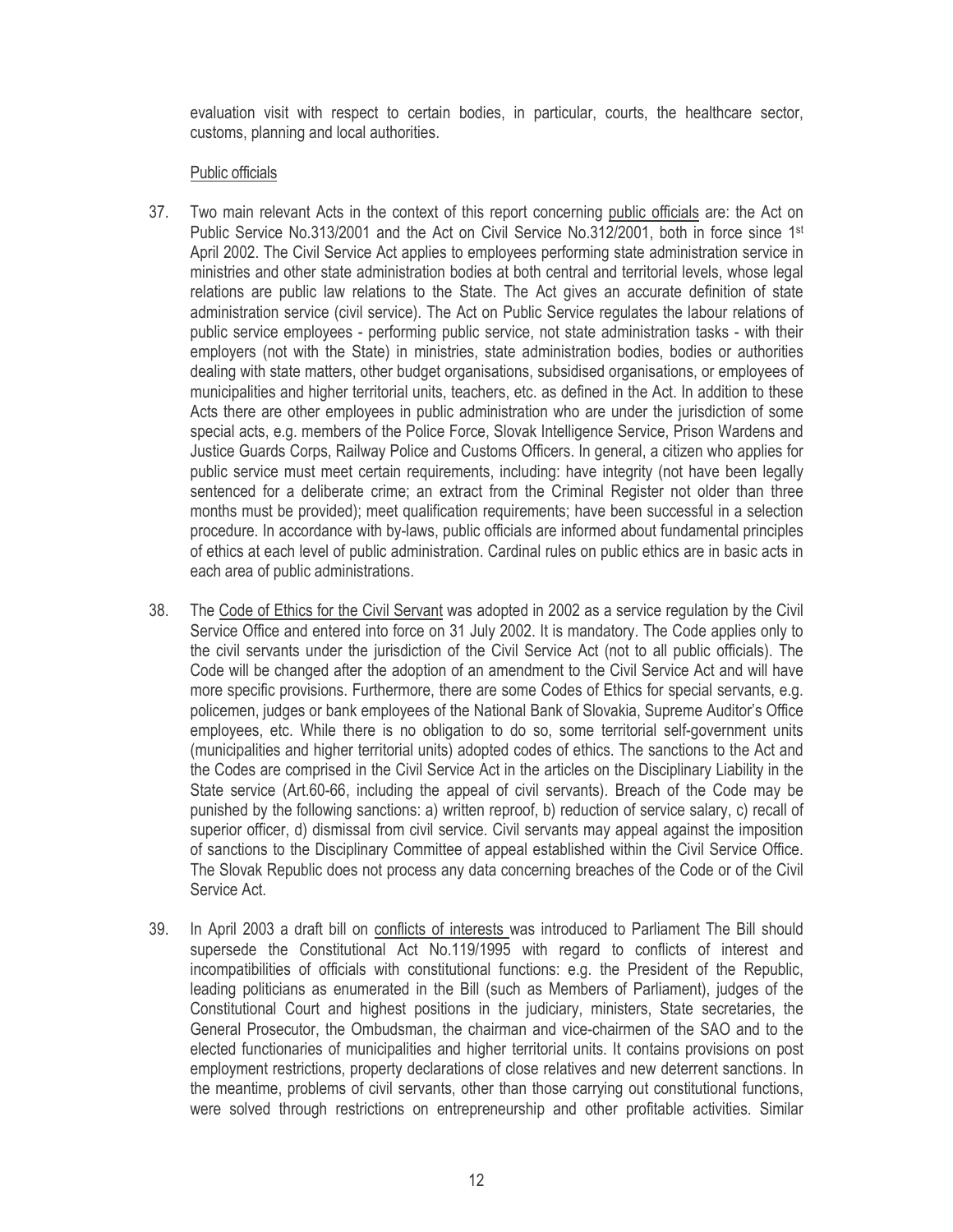provisions are included in the laws on judges, prosecutors, police and custom officers. Article 59 of Act No 312/2001 on Civil Service states that: "... (2) A civil servant may not be a member of managing, control or supervisory bodies of legal entities. This does not apply in cases where the civil servant is appointed into such a body by the Government or by the Service Office pursuant to a special regulation. A civil servant, in connection with such membership, may not be remunerated by such legal entities. (3) Restriction pursuant to paragraph (1) shall not apply to providing health care in state or non-state health-care facilities established by a municipality, to scientific activity, pedagogic activity, teaching activity, lecturing activity, publishing activity, literary activity or artistic activity, activity of the children and youth camp leaders, his/her deputy for management affairs and deputy for medical matters, a group leader, educator, instructor or health worker in a camp for children and youth, to activities as intermediary or arbitrator in collective bargaining, and to administration of his/her own assets or the assets of his/her dependent children, to activity of civil servant in governmental advisory body or to activity of a member of a dissolution commission. Appraiser opinion and interpreting activities can only be performed by a civil servant in cases where such activities are performed for a court, other state body or a municipality. (4) Breach of restrictions pursuant to paragraphs (1) and (2) shall be regarded as a serious service offence...."

- There are some rules applicable to the receiving of gifts in special laws which relate to civil servants. 40. By virtue of Article IV on "Gifts and other Advantages" of the Code of Ethics, in accordance with Art. 53 para. 1 lit. h) of the Act on Civil service, civil servants are obliged in connection with the performance of public services, not to accept gifts or other advantages, other than those authorised by the employer in accordance with these rules.
- 41. There were no special systems of regular, periodical rotation of staff employed within public administrations considered vulnerable to corruption but such regular rotation of employees and job positions is under consideration.
- 42. There are no measures in place to limit the phenomenon of public officials who move to the private sector where they can abuse their contact networks and knowledge of administrative mechanisms and decision-making processes.<sup>17</sup>
- 43. Civil servants are subject to an obligation to report misconduct/suspected corruption/breaches of duties or codes of ethics. By virtue of Article VI § 2 of the Code of Ethics "a state official shall draw the attention of his/her superior on the infringement of the general binding norms, official standards or of this Code made by other state official without delay after he/she became aware of such infringement". In addition, state authorities are bound by the obligation to notify such infringements according to Article 8 of the CCP. But during the visit the GET noticed that the opinions diverged on whether they should report to their superior or to bodies dealing with criminal proceedings and to the Supreme Audit Office or even whether there was an obligation to report at all. The GET was confronted with different cases where apparently attempts of corruption, even to members of the judiciary, had not been reported to the law enforcement authorities. Finally, there is no special procedure to regulate such reports and no special protection of public officials making such reports. Nevertheless, the Slovak authorities reported that public officials were protected under the Labour Code (protection of "whistleblowers" against discrimination) or through the provisions on the protection of witnesses. Neither public administrations nor administrative courts have the obligation to notify to the prosecutor cases of corruption they may be aware of. However, within the meaning of Code of Criminal Procedure (Act no. 141/1961 as amended) there is in its Article 7 the obligation to co-operate, i.e. the obligation for the authorities to assist each other in fulfilment of tasks resulting

<sup>&</sup>lt;sup>17</sup> See Article 26 of CoE's Recommendation No. R (2000) 10 on Codes of conduct for public officials.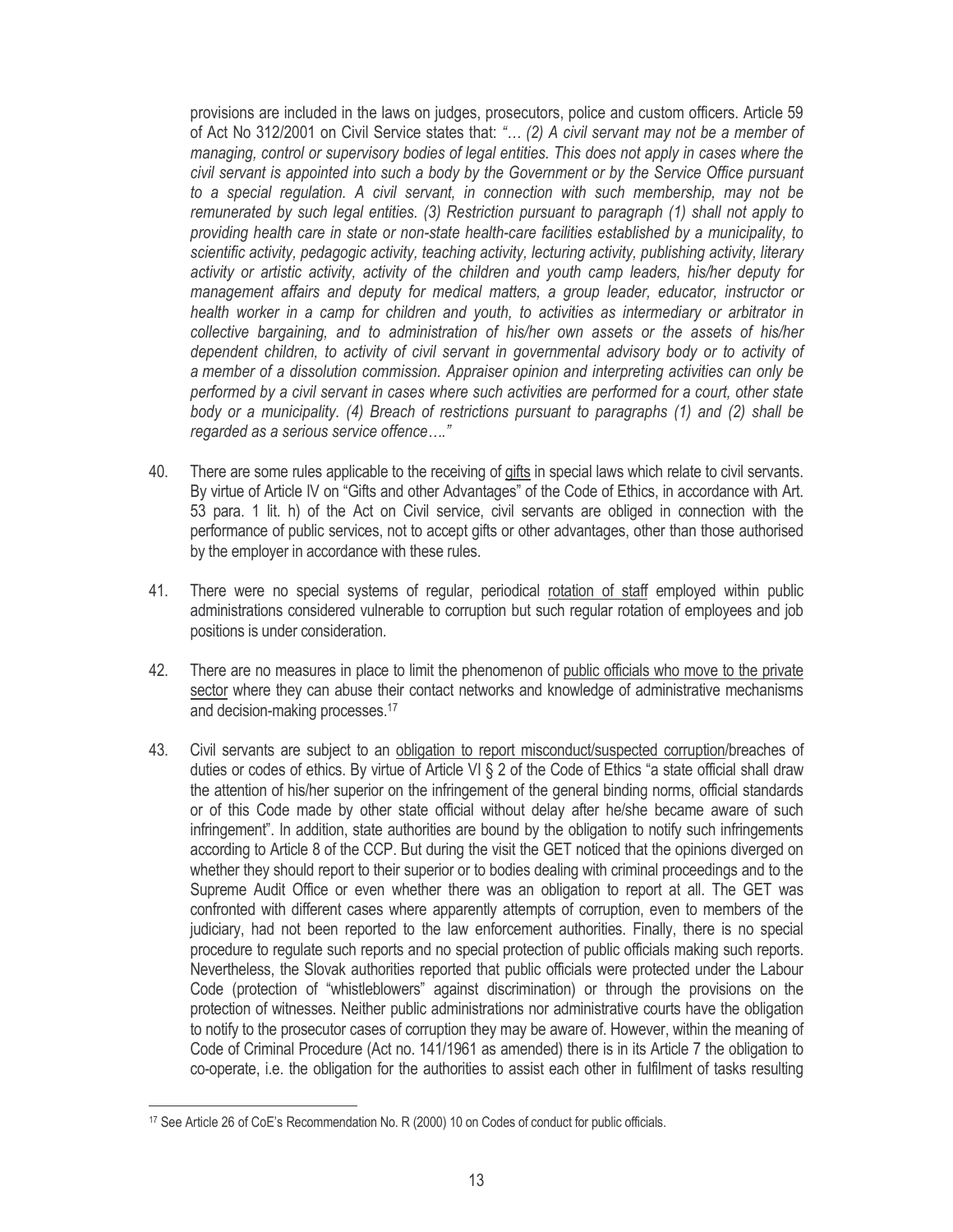from the Code of Criminal Procedure. The obligation of courts to report is not especially and expressly regulated both in criminal or civil norms.<sup>18</sup>

- The Code of Ethics (Article  $V \S 5$ ) also provides that "a state official being convinced that he/she is 44. required to act in an illegal, incorrect or non-ethical way, resulting to bad economic results or otherwise incompatible with this Code, shall notify this matter to the head of the office concerned. If he/she is of the opinion that the answer is not adequate, he/she can notify the matter in writing to the Civil Service Office"
- 45. The disciplinary liability of civil servants for disciplinary misconduct (including the obligations of civil servants' behaviour as defined in the Code of Ethics) is provided for in the Civil Service Act (Articles  $60 - 66$ ). Specifically, civil servants may face, as public officials (Article 89 para. 9 of the PC), criminal proceedings for any individual act or attempt that may amount to a corruption offence, and disciplinary procedures by virtue of Article 53 of the Civil Service Act (Act No.312/2001) as well as with the provisions of the Civil servant Code of Ethics. Generally, there are no special bodies within public administration carrying out disciplinary investigations. Disciplinary procedures are carried out by hierarchical superior bodies. Pursuant to article 65 and 66 of the Civil Service Act a civil servant may appeal against the imposition of a sanction to the Disciplinary Committee of his/her office. The Disciplinary Committee of Appeal within the Civil Service Office is the second instance for appeals. Disciplinary procedures are independent from criminal procedures.

#### $\mathbf b$ . **Analysis**

- The Slovak Republic became an independent state on 1<sup>st</sup> January 1993, after the dissolution of 46 the former Czech and Slovak Federal Republic. It started building new state/public bodies while at the same time reforming the administrative structures inherited from the former communist regime. Many new laws have been passed in the last few years regarding public administration, local self-government and entities with public authority as well as public officials. Even if, in the GET's view, the main challenges today are more in the enforcement side and the maintenance of an adequate and transparent information management system in order to take the right measures at the right time at the right place, still some gaps have to be fulfilled at the legislative level.
- 47. The GET was informed that several laws, relevant for this evaluation, were still under preparation. An important amendment of the Civil Service Act has been drafted which should enter into force on 1 January 2004 and subsequently also a new Code of Ethics for Civil Servants will be issued, more specific than its current version. The Governmental Bill on the Conflict of Interest, intended to enter into force on 1<sup>st</sup> October 2003, should be discussed in second reading by the end of September 2003<sup>19</sup>. It should introduce greater transparency into the actions of higher public officials and inflict stricter sanctions for their activities which might be contrary to public interest. Another draft bill aims at reorganising the Police force by merging together the operational and investigative police. A draft amendment had also been prepared to the Cadastral Law, introducing a legal extra fee for early processing which should limit bribery. Experience had shown that the settlement of an application for the entry of property rights to real estate in the Cadastre (Land Register) takes several months to one year on average (sometimes even longer), although the statutory term is 30 days. The revenues from such extra fees will have to be transferred to the state budget and will not vanish in the corruption tangle. However, on the other hand, the application must be processed within the stipulated time limit even if no extra fee is

<sup>&</sup>lt;sup>18</sup> Finally, the amendment of the Criminal Code which entered into force on 1 December 2003, introduced criminal liability for "non-announcement of corruption" which concerns every natural person.

<sup>&</sup>lt;sup>19</sup> This law had not yet entered into force when this report was considered by GRECO.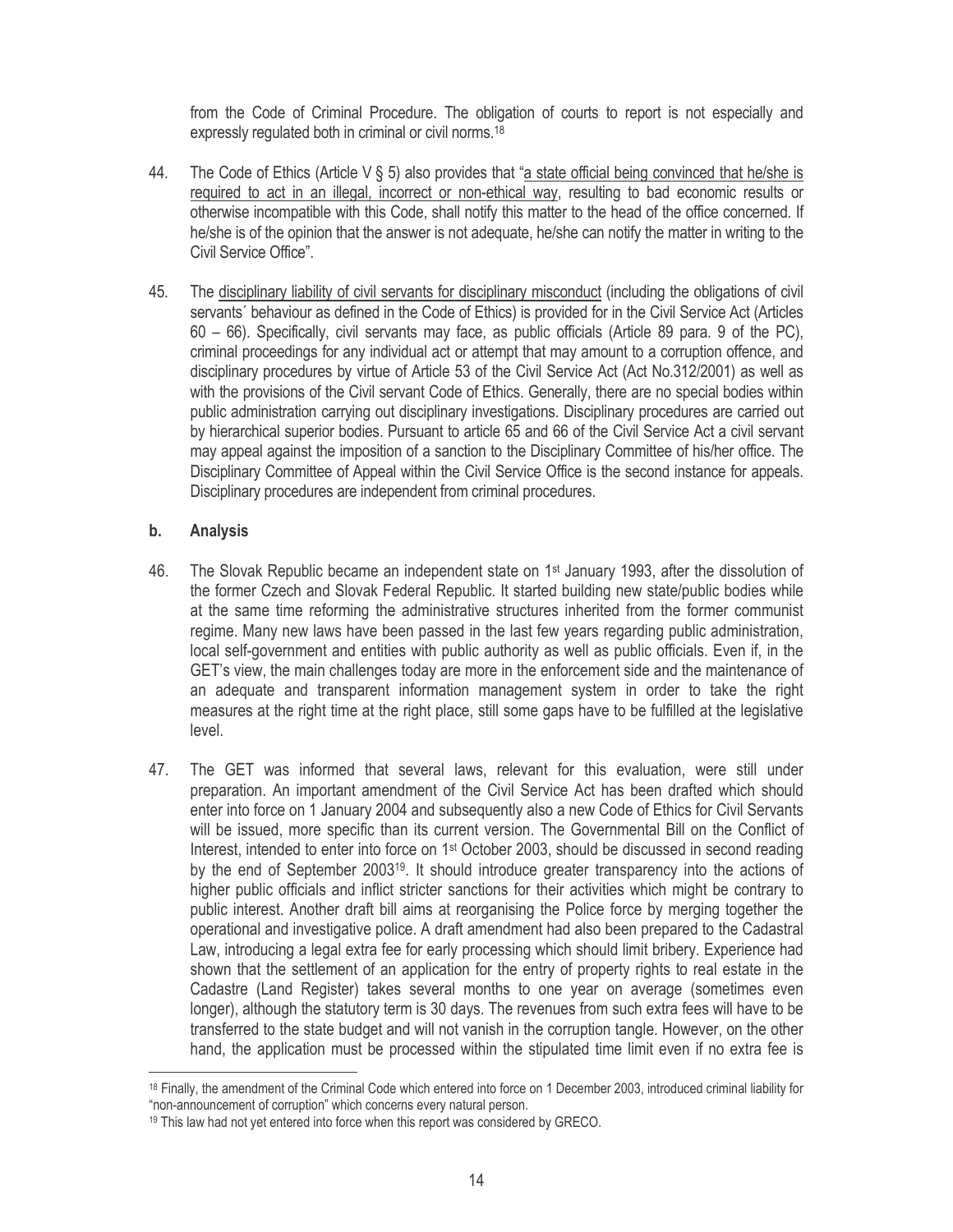paid for the service. An amendment of the Constitution has been prepared in order to extend the competence of the Supreme Audit Office to cover also the management of funds of local selfgovernment entities. Several other draft laws had been submitted to the Parliament by the Ministry of Construction and Regional Development: the draft Law on state administration for land use planning, building order and dwelling and on amending of Building Act, which establishes a specialized state administration at second level; the draft Law amending Act No 90/1998 on building products; the draft Law amending Act No 124/1996 on State Fund of dwelling development, which aims at ensuring the equality of persons complying with conditions laid down to obtain a loan for building or reconstruction of flat or house; the draft Law amending the Building Act (Act No 50/1976), which transmits the competences from the Ministry of Environment to the Ministry of Construction and Regional Development and amends provisions concerning expropriation. In addition, the Ministry submitted to the Government: a draft Decree on the content and extent of professional training and on procedure of verification and certification of special qualification precondition to ensure the activity of Building Office; a draft Programme of state aid for renovation of houses realised in the form of providing of subsidies to remove the systematic defects/malfunctions; a draft Program of state aid of development of construction of flats realised in the form of providing the bank guarantees; and a draft Programme of aid de *minimis* for the development of districts with high unemployment rate and Criteria for realisation of the Program of aid de *minimis* for the development of districts with high unemployment rate<sup>20</sup>. Therefore, the GET recommended to pursue the legislative programme with regard to the organisation, functioning and decision-making processes in all branches of the public administration in a manner consistent with the relevant international instruments on corruption, that takes into account the need to prevent and combat corruption and subsequently to develop a system of assessment of its effectiveness.

48. Following the adoption and through the implementation of the National Programme of the Fight against Corruption, the GET noticed that some ministries (e.g. the Ministry of Health) continue to implement some permanent tasks included in the Programme while others (e.g. the Ministry of Economy) considered their tasks entirely fulfilled. The GET was concerned with the information it gathered from several representatives of the judiciary concerning their difficult conditions of work, employment, training and their vulnerability to corruption. The GET was also told that every executive body had its own anti-corruption strategy and action plan to be implemented in a specified period of time. However, it could not always identify which entity was carrying out the tasks of co-ordinating and assessing the way these strategies are being implemented. In the GET's view, the Anti-corruption Department could possibly carry out these tasks. The GET observed that the capacity of the Anti-Corruption Department should be strengthened in order to eliminate the gaps in legislation, draft new legislation, adapt the Slovak Republic's anti-corruption strategies in the public sector and finally co-ordinate and assess their implementation. Given the fact that corruption is considered to be still important in some sectors of the public administration and of the self-government entities and that the fight against corruption requires perseverance in the State's objectives, public administration and officials should continue to remain vigilant against any corrupt activities or attempts. The GET recommended that the Slovak Republic periodically assess the implementation of existing anti-corruption strategies and ensure that these assessments are widely publicized, in order to gauge the effectiveness of the strategies and to make the public more aware of the Republic's progress toward its anticorruption objectives.

<sup>&</sup>lt;sup>20</sup> The draft law on State Administration for Land Use Planning, Building Order and Dwelling was adopted by Act. no. 608/2003. The draft law amending Act number 124/1996 on State Fund of Dwelling Development was adopted by Act no. 607/2003. The draft law amending the Building Act (Act no. 50/1976) was adopted by Act no. 417/2003. Decree no. 547/2003 on the Building Office came into effect on 1 January 2004.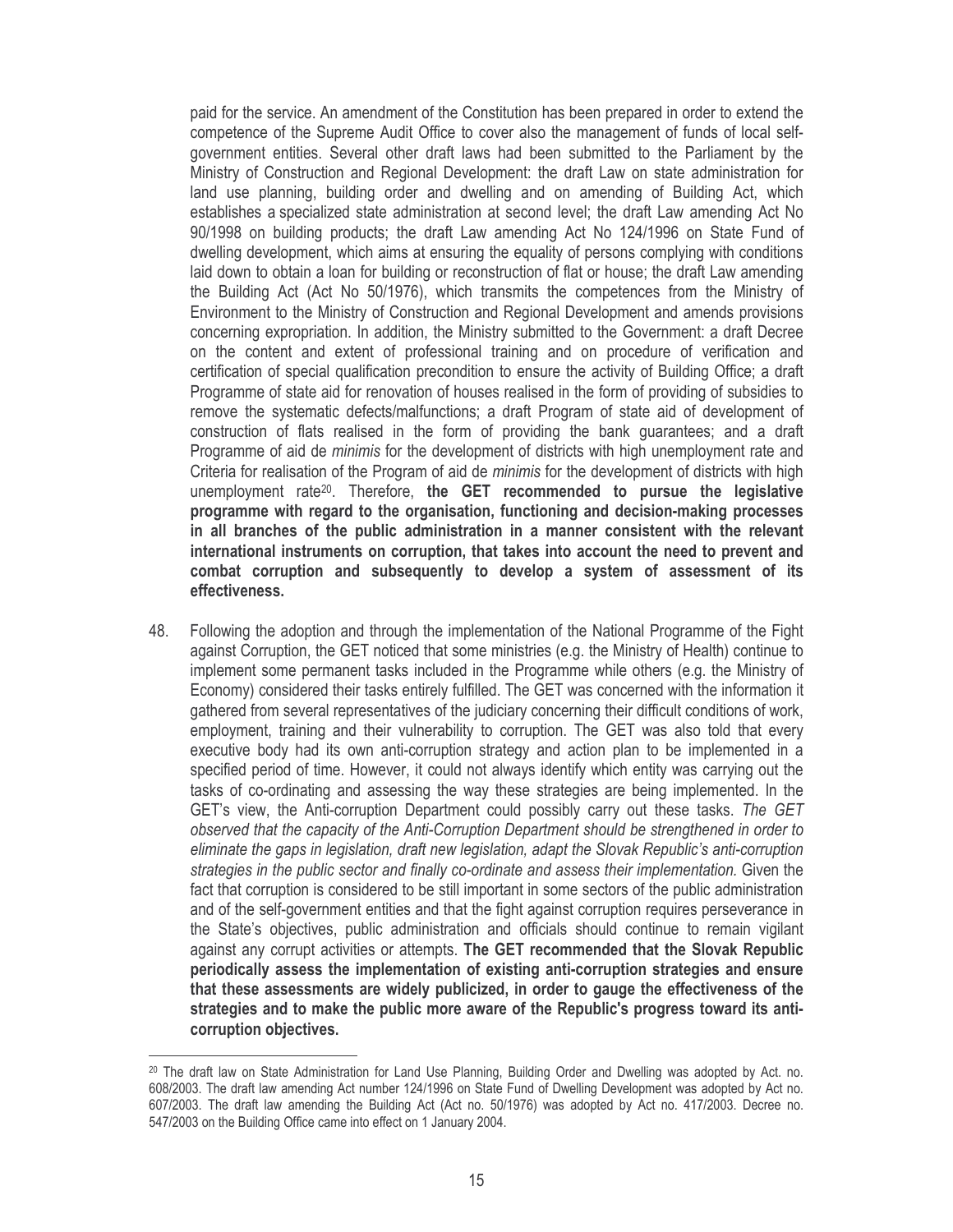- The Anti-Corruption Department within the Office of the Government reported that the possibility 49. has been created for the public to comment on draft laws; that competent state authorities are obliged to examine the public's comments. The GET considered this could be a good practice but in the absence of concrete data, it could not assess how and how often this possibility had been used. The GET did not have enough documents for an analysis on how the Act on Free Access to Public Information has been implemented in practice, especially in public administration authorities vulnerable to corruption (such as cadastral offices) and if information in such areas has been made available on Internet. The only information obtained concerned the e-system of the State Housing Fund, which had published a list of settled applications on the internet for the past 3 years and which contributed to increase transparency over the Funds' activity. Therefore, the GET recommended to strengthen and extend the already existing e-government methods especially in the sectors of public administration and local self-government entities considered corruptive or vulnerable to corruption.
- 50. With regard to the controls performed over the public administration, the GET was of the impression and was told that the judicial control of public administration was, in practice, a weak point of the whole control system. In addition, courts specialised in administrative matters have no obligation to notify to the prosecutor cases of corruption they may be aware of. The GET observed that court decisions in administrative matters should lead to a criminal procedure when an element of corruption has been detected. The representatives from the Ombudsman Office told the GET that so far, the Office had not submitted any suspicion of corruption to the Office of Public Prosecutor, neither any recommendations in relation to Codes of Ethics in the public service. With regard to the Supreme Audit Office, the GET noticed that it controlled only the management of state budget funds; its competence towards self-government was limited, although in their opinion it was the field of public procurement that was the most exposed to corruption. The GET was also told an amendment of the Constitution had been prepared which should limit the immunity of members of the parliament and judges and extend the competence of the SAO to cover also the self-government management of their own funds and their use in accordance with the laws and in the interest of the community of citizens represented by the selfgovernment. In the GET's view, this amendment can only be welcomed, as the territorial selfgovernment (both municipal and regional) is an important public administration component with fields vulnerable to corruption within its competence (such as award of public contracts, issue of construction permits, etc.). Therefore, the GET recommended to strengthen the roles of the Supreme Audit Office and of the Public Defender of Rights in the prevention and combating of corruption. Subsequently, they should increase the awareness among the general public on this.
- 51. The term public officials covers a number of employees under different jurisdictions: the Act on Public Service (No. 313/2001 Coll.); the Act on Civil Service (No. 312/2001); special Acts regulating the conditions and status of the members of Police Force, Slovak Intelligence Service, Prison Wardens and Justice Guard Corps, Railway Police and Customs Officers. While there are 28 000 civil servants, the number of public officials is much higher. All civil servants covered by the Civil Service Act are recruited through a selection procedure, while the public officials under the jurisdiction of the Public Service Act are recruited through a selection procedure only to senior positions. Only the Civil Service Act has provisions on regular service assessment of civil servants and on Disciplinary Liability in civil service. Also the duties of civil servants are defined in greater detail than those of public officials. The Civil Service Act provides that the civil service is built upon the principles of professionalism, political independence, efficiency, flexibility, impartiality and ethics. Finally, the Code of Ethics and the Civil Service Office only deal with civil servants. In the GET's view, the Slovak authorities could take advantage in further take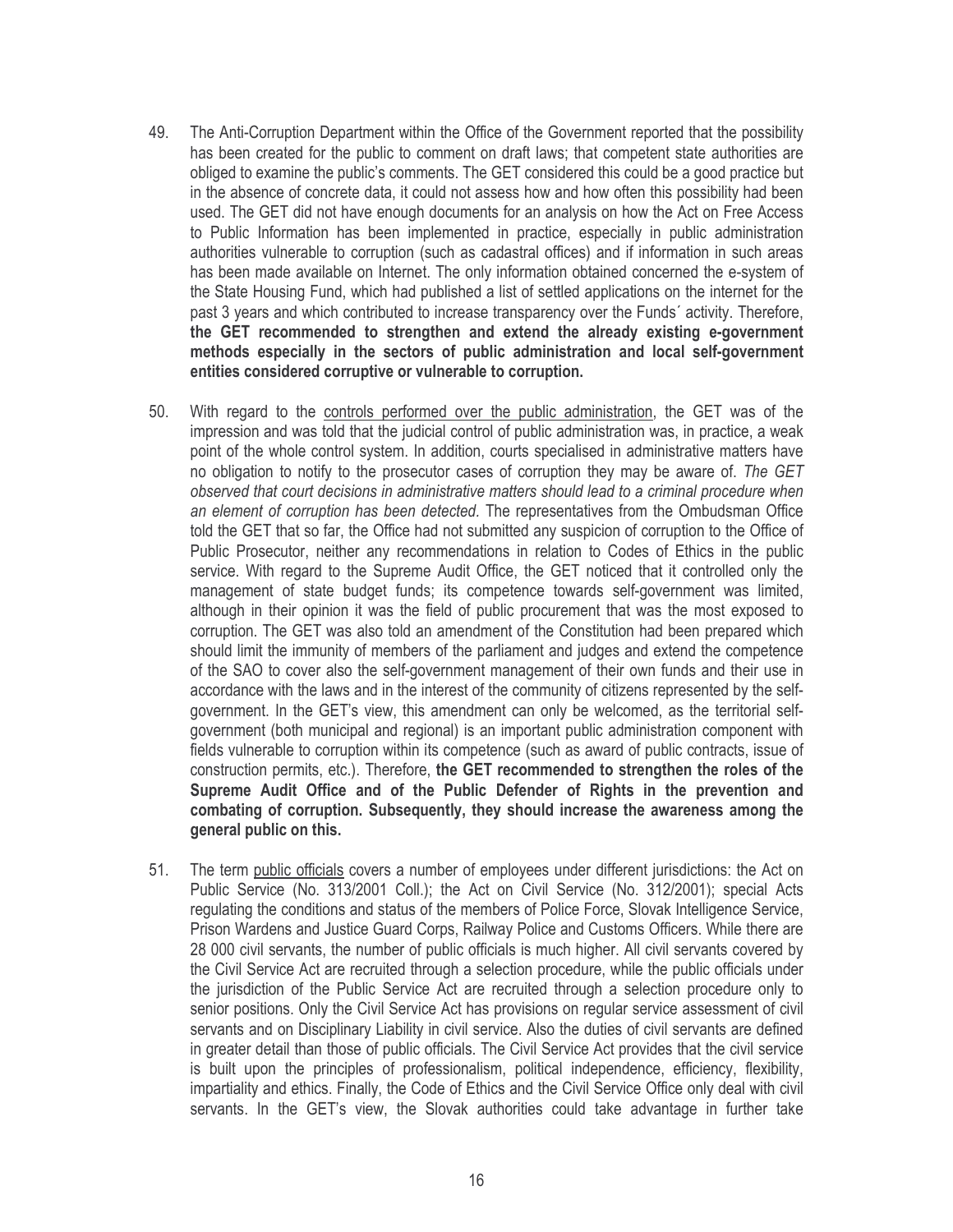inspiration from the Council of Europe's Recommendation No. R (2000) 10 on Codes of conduct for public officials and the future Handbook of good practice on Public ethics at local level - Model Initiatives Package. Therefore, the GET recommended to provide all Codes of Ethics with more specific provisions (especially with regard to gifts and revolving doors) and extend their application to cover also public officials in general. Local and regional authorities should also establish Codes of Ethics for all public officials of municipalities and higher territorial units as well as for elected public officials of local self-governments. Subsequently, the Slovak authorities should provide training on ethics and anti-corruption conducts for all public officials.

- $52.$ Neither the Act on Public Service (No. 313/2001), nor the Act on Civil Service (No. 312/2001) or several special Acts regulating the conditions and status of the employees (such as members of the Police Force, Slovak Intelligence Service, Prison Wardens and Justice Guard Corps, Railway Police and Customs Officers) stipulate the principle of rotation. The GET was told that in some ministries rotation of employees already exists and in others the idea was under consideration. Moreover, cases were brought to the attention of the GET where rotation would have acted as a deterrent with regard to some sectors particularly vulnerable to corruption. In the GET's view, rotation contributes to the transparency of public administration and provides a barrier to corruption. The GET recommended to consider the possibility of introducing the principle of rotation of public officials and civil servants working in sectors vulnerable to corruption.
- 53 During the evaluation visit, the GET was told that the public sector performance and efficiency was often negatively evaluated. It was also reported that 95 % of the corruption cases, involved persons giving a bribe to public officials only in order to obtain a service of quality, i.e. a normal service, because they felt they had to do so. Registering a company, introducing an application for the entry of property rights to real estate in the Cadastre, obtaining a building permit or a date for a medical consultation could allegedly take several months but only a few days or weeks when it was accompanied by a bribe. The GET observed it was urgent to develop a stronger prevention policy within the public administration, the local self-government authorities as well as within public companies or companies with public participation, to provide better information on corruptive behaviours and penalties, more active transparency and efficient controls and, finally, more training in general for all public officials and specifically for the different categories of public officials in sectors considered vulnerable to corruption.

#### IV. **LEGAL PERSONS AND CORRUPTION**

#### a. Description of the situation

# Legal persons

- The notion of the legal persons is not explicitly defined. Nevertheless, Article 18 of the Civil Code 54. (Law No. 40/1964 as amended, further referred to as "CiC") contains a typology of legal persons. The fundamental features (i.e. its name and place of business) are included in the Code. Within the meaning of Article 18 para. 2 of the CiC the legal persons are: Legal persons and other associations of natural or legal persons; special property associations, regional local government units; and other subjects prescribed by Law. Legal persons or other associations of natural or legal persons are in particular:
- commercial companies within the meaning of the Commercial Code (Article 56 CoC), i.e. - general commercial partnership (Article 76 CoC and following)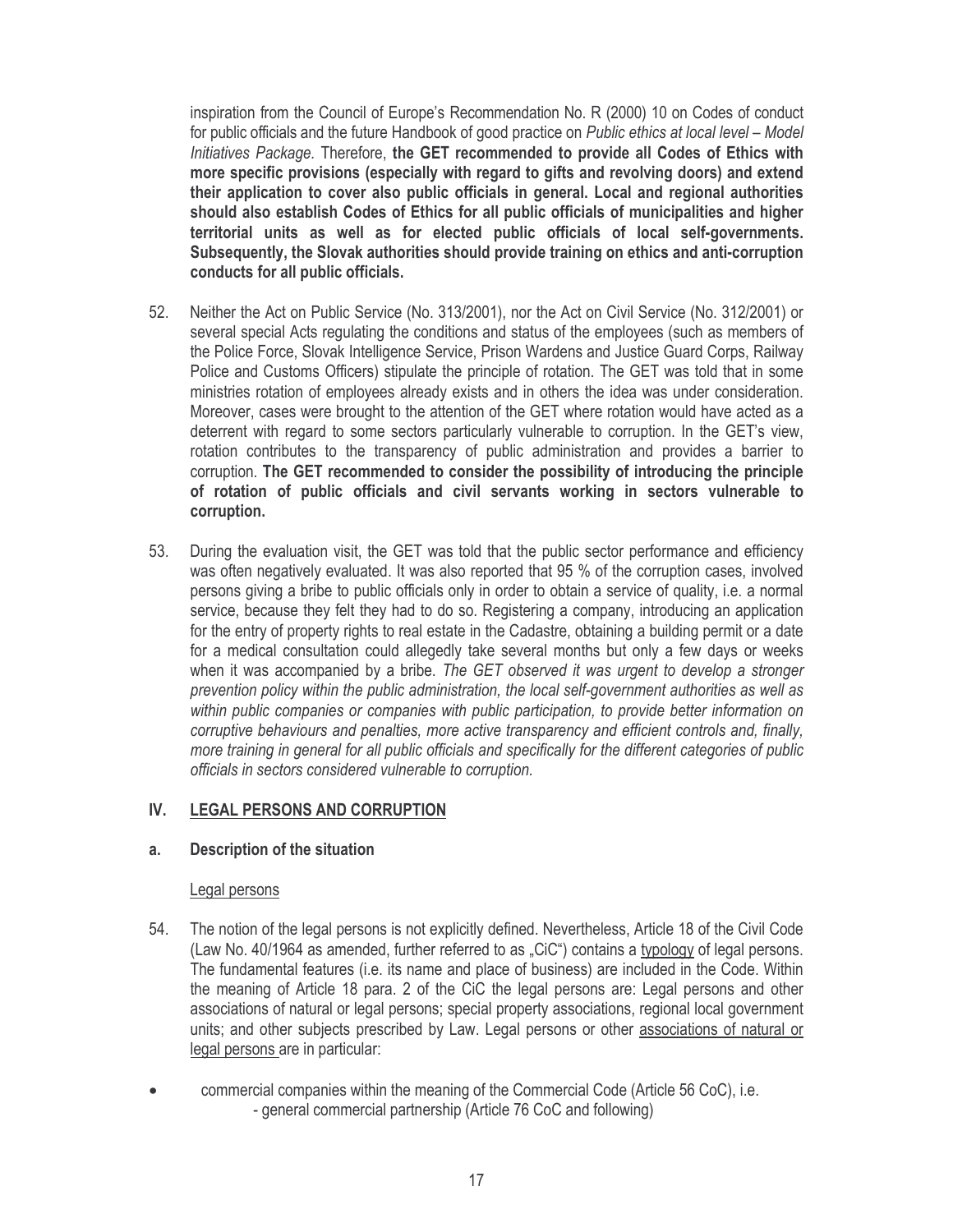- limited partnership (Article 93 CoC and following)
- limited liability company (Article 105 and following CoC)
- joint stock company (Article 154 and following CoC)
- co-operatives (Article 221 and following CoC)  $\bullet$
- associations of legal persons (§ 20f consq. CiC)  $\bullet$
- civic associations (Law no. 83/1990 on Association of Citizens as amended)  $\bullet$
- political parties and political movements (Law no. 424/1991 on Association in Political Parties and Movements as amended)
- church and religious associations (Law no. 308/1991 on Freedom of Religion and on the Status of Churches and Religious Associations)
- community of owners of the agricultural lands
- land community (Law no. 181/1995 on Land Communities)
- professional chambers (e.g. Bar Association, Slovak Medical Association, Associations of Auditors, Public Notaries, Executors, etc.)
- 55. Special property associations are in particular: foundations (funds) according to the Law No. 34/2002 on Foundations; non-profit organisations according to Law No. 213/1997 on Non-profit organisations Providing Generally Purposeful Services; and non-investment funds according to the Law No. 147/1997 on the Non-investment funds.
- 56. Regional local government units are the self-government territorial units composed of citizens of these territories prescribed by the law, which are: higher territorial units (self-governmental regions) within the meaning of the Law No. 302/2001 on the Self-government of the Higher Territorial Units as amended; and municipalities - within the meaning of the Law No. 369/1990 on Municipalities as amended. The other subjects prescribed by the law are for example: state enterprises; state banks; budgetary and contribution organisations established by the central bodies of the state administration; stock exchange; municipal enterprises established by municipalities; other legal persons established directly by the law (e.g. Slovak Television, Slovak Broadcasting, Social insurance company, Slovak National Centre for Human Rights, as well as the community of the owners of the flat in the block of flats.
- 57. Definitions of the legal persons mentioned above are detailed in Appendix VI. There are different civil professional organisations but no civil professional companies. The principle of "zerotolerance" in terms of corruption has been adopted for the notaries and executors<sup>21</sup>. The Commercial Code provides for the existence of so called factual company according to Article 10 para. 4 of the Commercial Code. Such "company" does not have the legal capacity; it represents only doing business of several persons under joint name without the establishment of legal person. The status of foreign legal persons is regulated by virtue of Articles 21 to 26 of the Commercial Code. While subsidiary companies are vested with full legal capacity, branches are registered in the Commercial Register but have no legal capacity. Branch offices of foreign banks, subsidiaries, parent companies, groups of entities with closes links, stock brokerage firms are submitted to special regulations.
- 58. The Slovak legal system distinguishes between founding and incorporation (registration) of legal persons. To found a legal person it is necessary to fulfil all conditions required by law. The legal person is then incorporated as from the date of entry into the respective register. As from this date, the legal person has the legal capacity to acquire rights and obligations (Article 18 Civil Code). By virtue of Article 19a of the Civil Code: "the capacity of legal persons to acquire rights and obligations can be limited by the law". Law No. 424/1991 on Association in the Political

<sup>&</sup>lt;sup>21</sup> According to this principle, a person convicted of corruption can not be appointed or continue to perform his functions. Since the on-site visit, this principle has been extended to judges, attorneys and law enforcement officials.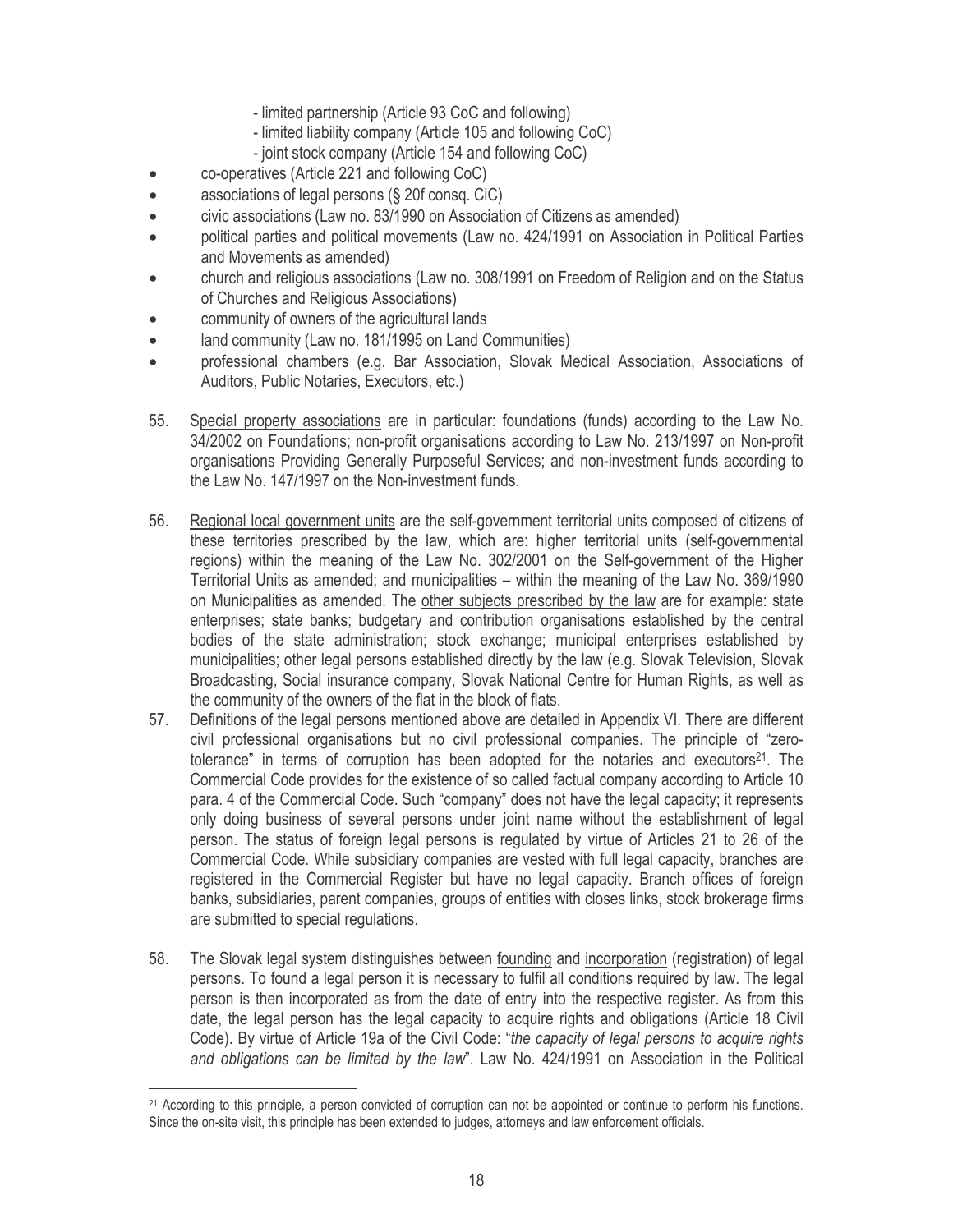Parties and Political Movements as amended, stating that parties and movements are prohibited from carrying out business activity on their behalf, illustrates such limitation. Similar limitations exist also, for instance, with regard to the legal capacity of budgetary organisations. Some legal persons are exempt from the obligation to being entered into a register, e.g. budgetary and contribution organisations. These organisations usually acquire their rights and obligations directly on the basis of their founding. There is no restriction on the basis of nationality to found/incorporate a legal person of private law. The conditions to found a legal person are laid down in great detail in Appendix VII. Article 58 Commercial Code defines the notion of "registered capital" and Art. 59 CoC of "participants' investment" (Appendix VIII). The Commercial Code details the data to be inserted in the partnership agreement or other foundation document applicable for the respective types of companies (Appendix IX). Legal persons shall be incorporated by their entry into the respective register: either the Commercial Register or the Registers kept by the Ministry of Interior (Register of Foundations, Register of Civic Associations, Register of Political Parties, Register of Non-investment funds and Register of Non-Profit Organisations). Apart from these registers there are also lists kept by the National Bank of Slovakia and by the Office for the Financial Market established with a view to issuing licenses (authorisations for the activity), records and supervision.

- Companies, co-operatives, foreign companies, other legal persons having this obligation 59. according to the law, as well as branches of enterprises or enterprises of foreign entities are registered (incorporated) into the Commercial Register. A natural person who is an entrepreneur under the Commercial Code domiciled in the territory of the Slovak Republic shall be registered in the Commercial Register at his own request, or where a special Act provides so. The Commercial Register is a public register kept by the register court established by a special law. The legal regulation of the Commercial Register and its proceedings are provided for by the Commercial Code (Appendix X).
- 60. With regard to the registers kept by the Ministry of Interior, the registration procedure of foundations, civic associations, non-investment funds, non-profit organisations and political parties and movements is regulated by special laws. The common feature of all these registration procedures is that they all commence with an application filed with the Ministry of Interior. Each special law regulates the requirements for the application for registration, as well as the conditions for such registration. The Ministry of Interior examines whether the legal conditions for the registration are met. If this is not the case, the registration is rejected. A decision refusing registration can be appealed in the court. The court proceeds according to the provisions of the Code of Civil Procedure requlating remedies against decisions by administration bodies.
- 61. With regard to other "lists", the National Bank of Slovakia issues the bank license authorising a bank, a branch of a foreign bank or the representation of a foreign bank to carry out their activities on the territory of the Slovak Republic (Law No. 566/1992 on the National Bank of Slovakia). At the same time it performs supervision over the activity of banks. It keeps the list of banks, branches of foreign banks and representations of foreign banks established in Slovakia containing also the records of the respective bank license. By virtue of Law No. 329/2000 on the Office for the Financial Market, the Office also keeps lists, issues licenses and carries out supervision over the capital market and insurance, i.e. over the insurance companies, central depositary, managership companies and stock exchange and over the traders with bonds.
- 62. Specific legislative measures aim at ensuring transparency over the functioning of legal persons with regard to, among others, the conditions for: their participation in other legal persons; changes of the legal form of a company or other legal persons; consolidation, merger and division of a company; change of the participation of a partner (Appendix XI). Specific provisions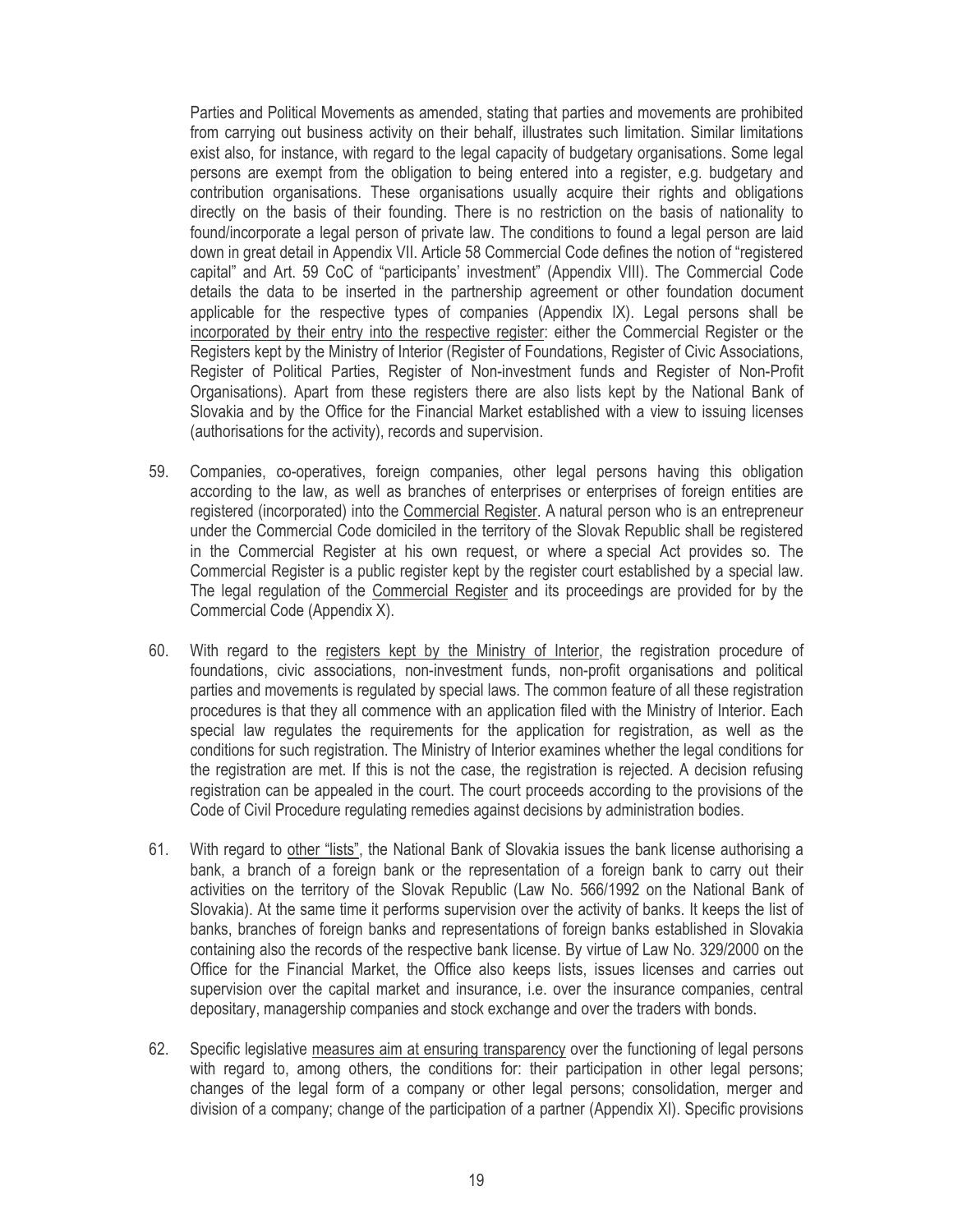provide restrictions on founding new/other companies; on the use of financial means; in relation to the possibility of establishing and keeping accounts in banks for some legal persons and on the number of accounts. The Law No. 431/2002 on Accounting regulates the duty to keep accounting records. The duty to submit financial statements, final reports and audits is regulated by special laws. The right for free access to this information and the duty to disclose mainly derives from the Law No 211/2000 on the Free Access to Information.

- Supreme and Statutory bodies of legal persons are mentioned in Appendix XIV. Nevertheless, it 63. seems the Register Courts do not perform any proactive checks of the beneficial owners and the source of capital of companies. Persons found quilty of criminal offences are generally disqualified from acting in a leading position in legal persons.<sup>22</sup> However, this general statement only relies on the basis of the Act No. 455/1991 on Self Employment in order to deliver authorisation to do business (concession). According to Article 6 they should not be found guilty of the economic crime, crime against property or other crime committed intentionally related to the scope of business or activity. In case of a legal person these general conditions have to be met by the natural person or persons being the statutory body. In case of an organisational unit (branch) of a foreign person these conditions have to be met by the head of unit.
- 64. The GET noted that the Slovak legal system does not provide the corporate liability for criminal offences of active bribery, trading in influence and money laundering in the meaning of Articles 18 and 19 of the Criminal Law Convention on Corruption. However, a draft Bill is in the legislative process which will criminalise corporate wrongdoing. The draft Bill was not available in one of the official languages of the Council of Europe for review by the GET.
- 65. Legal persons can be held liable for administrative offences committed as a consequence of corruption. The corporate liability does not preclude the individual liability of the offenders<sup>23</sup>. The Slovak legal system contains more than 120 acts and regulations with administrative offences, on the basis of which it is possible to impose administrative sanctions of an amount varying from 1.000 to 50.000.000 SKK. Thus, legal entities can be liable for money laundering only in the administrative sense (e.g. contravention of tax rules). However, it was not possible to mention the concrete number of proceedings that could be qualified as illegal acts committed as a consequence of corruption (corruptive behaviour). In cases where the administrative liability of

<sup>&</sup>lt;sup>22</sup> The Slovak criminal law is based on the principle of individual criminal responsibility for culpable behaviour. This does not hinder the criminal liability of natural persons acting on behalf of the legal person. The Civil Code as lex generalis divides these natural persons in two groups: (i) statutory bodies entitled to act on behalf of a legal person in all matters and (ii) employees or members of a legal person who can act on behalf of the legal person only at a limited extent. If the legal acts on behalf of a legal person were made by a collective body (e.g. board of directors of the joint stock company), the individual members of this body remain liable in criminal law. In case the "employee in a leading position" was held guilty from committing the criminal offence, the court can impose the sanction of "disqualification from the activity" as a complementary sanction for one to ten years, when the offender committed this criminal offence in connection with this activity. Such a sanction may be imposed by the court within the framework of the criminal proceedings on an "employee in a leading position" who can't act on behalf of the legal person, only when provided for by the Criminal Code and when another sanction is not necessary to reach the goal of the sanction.

<sup>&</sup>lt;sup>23</sup> The Commercial Code introduces its own definition of corruption in Article 49 for the purposes of sanctioning unfair competition (Art. 44 CoC). Remedies are available within the framework either of administrative or of civil procedures. A person whose rights have been impaired or endangered by unfair competition may demand that the perpetrator abstains from maintaining his conduct and remedy the objectionable state of affairs. The possibilities of remedy, as well as methods of defending one's own rights depend on the circumstances of a concrete case. The damaged person can require the competent administrative authority to act in accordance with the provisions of the Law No. 71/1967 on Administrative Proceedings or in accordance with the respective law. The elimination of the infringement and compensation in these cases can be reached within the framework of the administrative proceedings. Another possibility to seek remedy of the right of the damaged person is to initiate civil proceedings based on the Art. 53 and following of the CoC. It is possible to ask adequate satisfaction that may be granted in cash, indemnities and the return of the unjustified enrichment. In addition to these rights other rights admissible according to the Civil Procedure Code can be claimed too, based on the circumstances of the case.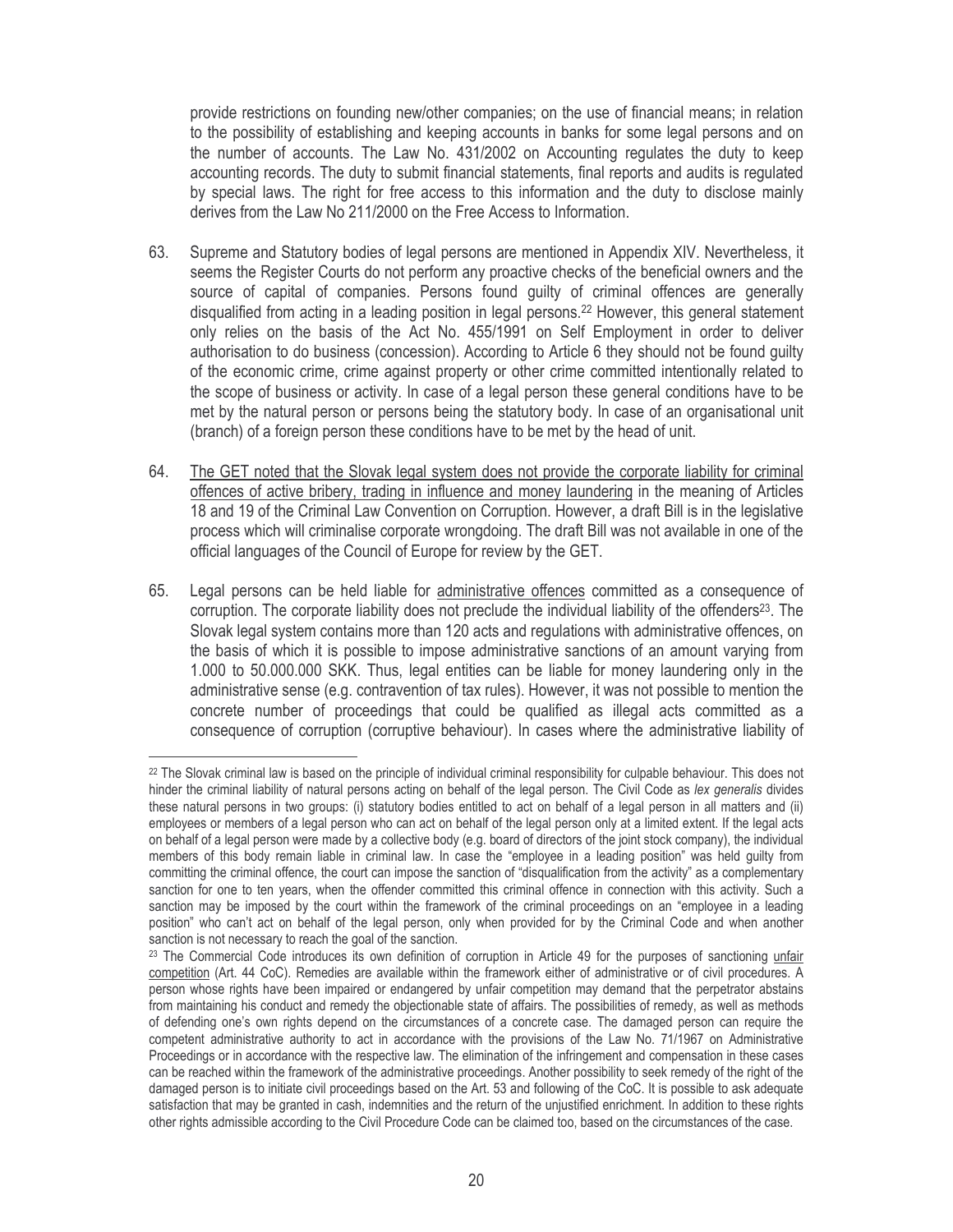legal persons is applied it is based on the principle of "objective liability". Moreover, the civil liability of natural persons can also be applied.<sup>24</sup>

The Ministry of Justice does not keep statistics and details on administrative proceedings 66. instituted against legal persons for money laundering of corruption proceeds or other administrative offences committed as a consequence of corruption.

Tax deductibility, fiscal authorities, account offences and internal/external controls

- 67. By virtue of Act No 511/1992on tax administration and on amendments of the system of regional financial bodies, "facilitation" payments<sup>25</sup>, bribes or other expenses linked to corruption offences cannot be deducted. In general - and as members of the Civil Service - tax authorities are obliged to report all offences they know or detect through their own activity including corruption and money laundering. They report suspicions by lodging a complaint to law enforcement authorities. According to Article 32 of the Act, third persons (e.g. courts, other state authorities, local selfgovernment bodies, notaries, state control authorities, legal and natural persons having incomes from business activities, bank and other financial institutions, authorities of communications, insurance agencies, press editors, registry offices, etc.) have the duty to provide assistance to the tax authorities.
- The Police Force is authorised to request data and information from the state bodies, 68. municipalities, legal persons and natural persons while performing their operational duties according to the Article 76 of Act No. 171/1993 on Police Corps. As to the Financial Police, Article 23 paragraph 5 letter e) of Act No. 511/1992 on tax administration and on amendments of the system of regional financial bodies, provides for the right to request information concerning tax secrecy in a written form.
- 69. By virtue of Art. 42 para. 1 of Act No 483/2001 on Banks, banks and foreign banks branches are obliged to keep records, including accounting records or books for at least 10 years from the date a transaction is realised. The other reporting entities are obliged to keep records during 5 years. By virtue of Art. 35 of the Accountancy Act No 431/2002, all accounting entities are obliged to safeguard accountancy documents. If not, tax authorities can enforce financial penalties in line with Art. 38.
- 70. With regard to account offences, the law includes both criminal and administrative sanctions for accounting offences. Article 125 (1) of the CC prohibits the use of "false or grossly distorted data concerning important facts" in financial and commercial documents if made with the "intent to obtain unjustified benefit." The statute also proscribes the destruction or concealment of such records, all of which is punishable by imprisonment, fine or ban on the professional activity. By virtue of Article 125 (3), the penalty is substantially increased if the false statement or record destruction is committed "with the intention to facilitate or cover up another criminal offence." By virtue of Article 8 of Act No 431/2002 on accountancy, accounting entities have the obligation to keep accurate, correct and comprehensible accounting records. If not, tax authorities can enforce financial penalties of up to 3% of partnership assets.

<sup>&</sup>lt;sup>24</sup> Administrative liability requires the infringement of the duty resulting from a special law. As with civil proceedings the actual damage (damnum emergens) and the lost profits (lucrum cessans) is compensated. It follows from that, that the damage should be effectively realised. In criminal proceedings held in relation to a natural person the existence of the potential damage can be taken into account as well, as not only the completed criminal offence, but also the preparation and attempt of the criminal offence establishes the criminal liability.

<sup>25&</sup>quot;Facilitation" payments do not constitute payments made to obtain or retain business or other improper advantage; such payments are made to induce public officials to perform their functions, such as issuing licenses or permits (see the OECD anti-bribery Convention, commentaries, para. 9).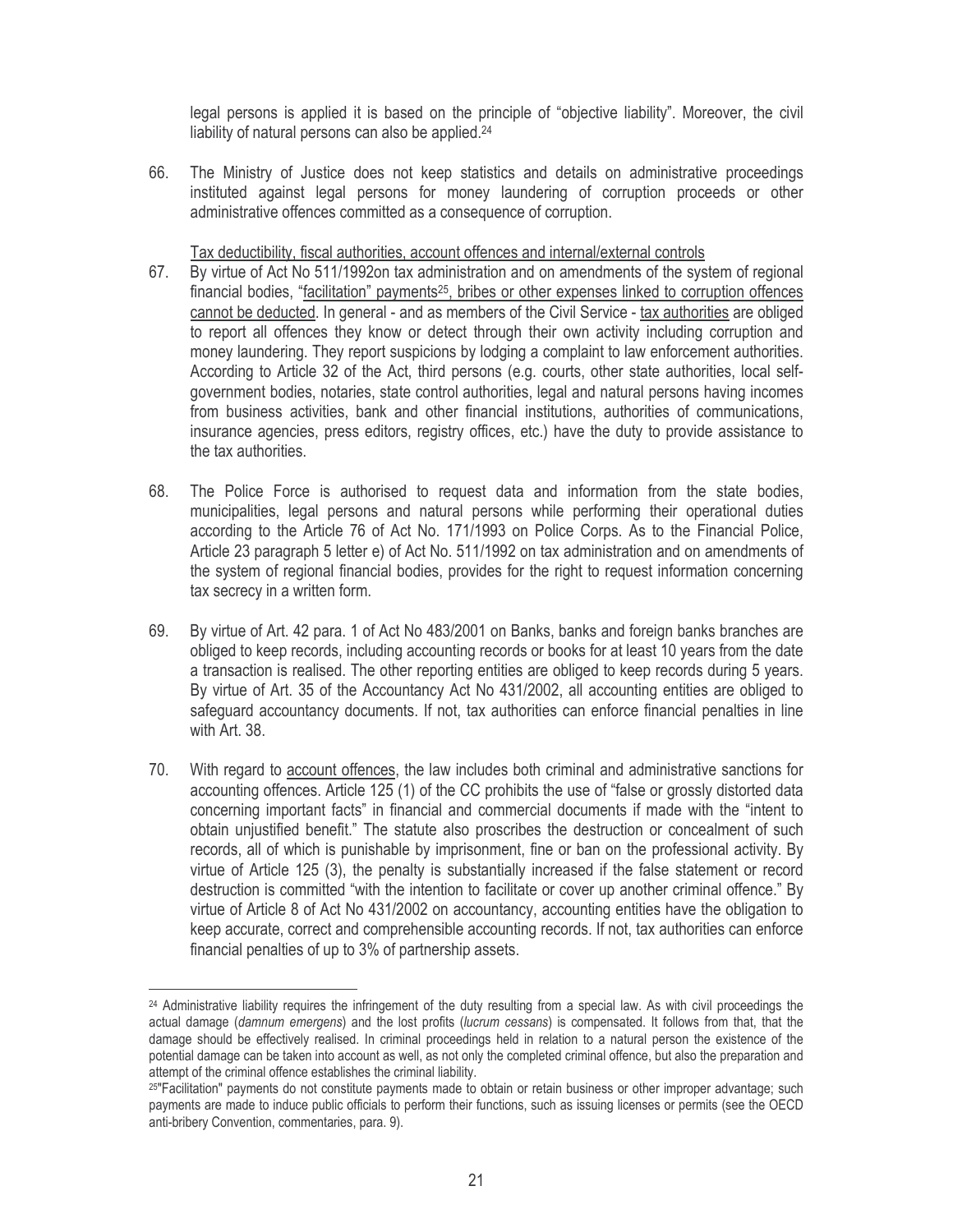71. Accountants, auditors and/or other advisory professions are obliged to report suspicions of offences to law enforcement authorities by virtue of the AML Act. These so-called "gatekeepers" are subject to an obligation to report "unusual business activities" to the FIU under Article 7 of the AML Act. According to part III of the Code of criminal procedure, Article 105, accountants, auditors or other advisory professions could perform their duties also as experts under oath. Investigators and policemen who deal with corruption and money laundering undergo regular professional training throughout their career at the Police Academy (Police Staff College).

#### $\mathbf{b}$ . **Analysis**

- 72. In the GET's view, with regard to corporate governance, the procedures for establishing and licensing business entities are complex and formalistic. Most businesses (and all for-profit corporations) must be "formed" and then "entered" into the Commercial Register before they can operate lawfully. A specialised Registry Court must approve all entries into the Commercial Register. The GET was informed that there was an ongoing effort to reduce the amount of paperwork involved in the registration process and that the assignment of cases to the judges in the Registry Court had been randomised to end the public perception that the process was unfair. The Registry Court, unless it is perceived to function fairly and efficiently, can hamper legitimate business growth and foster continued public cynicism about the courts. The GET observed that the Slovak authorities should continue to streamline and modernise the process to form and register business entities so that limited court resources can be used for more pressing judicial duties.
- It is a violation of criminal law to present false information to the Commercial Register (Article 125 73. of the Criminal Code), and statistics provided to the GET indicate 15 to 16 violations of the statute have been prosecuted each year for the past three years. The GET was not advised, however, if the statute has been used to prosecute anyone for filing false documents in connection with the registration of legal persons.
- 74. It was unclear to the GET if the Slovak authorities enforce the commercial laws prohibiting the numbers and types of businesses in which natural and legal persons can participate (Appendix XI). It was also unclear whether the Criminal Code has been applied to prevent a corrupt employee in a "leading" position within a corporation from continuing to associate with the corporation, even though a ten-year ban may be imposed in certain cases by a sentencing court. The GET was advised that there is no mechanism to inform the Registry Court of orders from the criminal courts banning individuals from certain business activity. In the opinion of the GET, a system should be put in place to provide timely notice to the Registry Court of relevant criminal proceedings and sentences. The GET recommended that the Slovak authorities establish a system to notify the Registry Court and other relevant authorities whenever a leading person in a corporation has been banned from business activity by a criminal court, and to enable them to implement the ban effectively.
- Auditors, accountants and others (including legal persons) with fiduciary duties must report 75. "unusual business activities" to the Financial Police. Auditors must also report evidence of specified criminal activity<sup>26</sup> to a "supervisory board" or "statutory body." The term "unusual business activity" is however loosely defined in the statute and the Financial Police have not established any objective standards or reporting thresholds. Each "reporting entity" is apparently free to informally define what it should report. The GET observed that the lack of objective and

<sup>&</sup>lt;sup>26</sup> See para.16, Act on Auditors and Slovak Chamber of Auditors, Act No. 466/2002 Coll.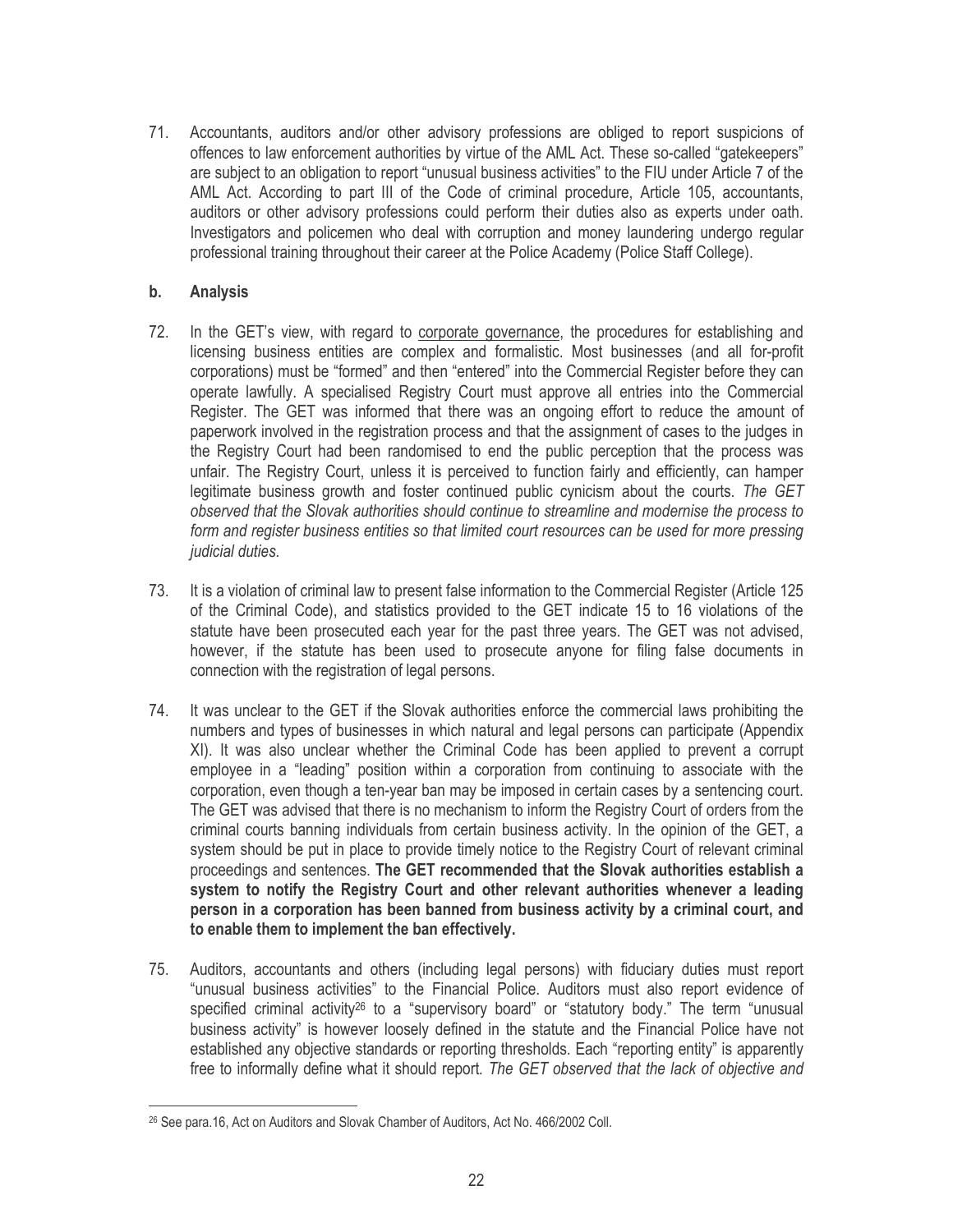uniform reporting requirements could easily contribute to actual (and perceived) under reporting of corrupt activity by financial institutions.<sup>27</sup>

- 76. While the law includes both criminal and administrative sanctions for accounting offences, in particular by virtue of Article 125 of the PC, some persons met were with the impression and told the GET that there was no special criminalisation of the use of invoices or any other accounting documents or records containing false or incomplete information or double invoices. It was unclear to the GET whether this statute has actually been utilised to pursue accounting-type crimes, since several Slovak government officials seemed unaware that it existed. In any case, the tax administration and the accountants would benefit from the development of a methodology and specialised training in order to detect fraud and corruption. The OECD Handbook for Tax Examiners could be considered. Therefore, the GET recommended that Slovak authorities ensure that existing criminal laws (such as Article 125 of the Criminal Code) are used to the fullest extent possible in connection with false statements in accounting documents and corporate registries. A methodology / guidelines on how to identify corruption should be developed to guide accountants and tax inspectors in detecting disguised bribes and specific anti-corruption training should be provided to them.
- New administrative sanctions for accounting violations could be powerful tools against corrupt 77. legal persons. Act. No. 431/2002 on Accountancy, which entered into force in January 2003, sets forth detailed requirements for auditors and accountants which can be enforced by potentially ruinous fines against the "accounting unit." Lesser transgressions like failing to keep financial statements in the "State language" may be punishable by fines<sup>28</sup> as much as "1% of the total sum of assets of the accounting unit." More serious infractions, such as failing to keep accurate and truthful books on the accounting unit's financial position, may be punished by a fine up to 3% of the unit's total assets. The statute directs the tax office, in deciding the amount of the fine, to consider the "gravity, method and duration of the illicit handling," the "consequences...and circumstances" of the violations, and "any unjust enrichment." There is a three-year limitation period, measured from the end of the accounting period, for the imposition of fines under the Act. The representative of the Chamber of Auditors who met with the GET during the evaluation visit emphasized the potential persuasive and dissuasive force the new Act will have on potential corporate wrongdoers, since the size of available fines could literally result in the liquidation of a company. Therefore, the GET recommended that the administrative fine provisions set forth in Act. No. 431/2002 on Accountancy are used to the fullest extent permitted by the law, in that these penalties can be effective, proportionate and dissuasive regarding corrupt behaviour by legal persons.
- 78. As noted in paragraph 64, a draft bill is in the legislative process which will subject legal persons to criminal liability. This law should establish, at a minimum, effective, proportionate and dissuasive sanctions, including monetary sanctions, on legal persons for criminal offences, as required in Articles 18 and 19 of the Criminal Law Convention on Corruption. The judges and other government officials questioned by members of the GET "welcomed" a law imposing criminal liability on legal persons but doubted that it would have a significant impact on law enforcement activity. In the GET's view, as soon as the new law is enacted, judges, prosecutors, investigators and police officers should receive training on its implementation. The GET

<sup>&</sup>lt;sup>27</sup> See also paragraph 32 of this report. The Financial Police told the GET that they opposed setting an objective threshold (for example, all cash deposits over SKK 100,000) because the transaction could be easily manipulated (for example, by making two or more smaller deposits). One common solution is to set a uniform reporting threshold and to criminalize the "structuring" of all transactions designed to circumvent that reporting threshold. Such "bright line" laws are easy to supervise and administer and reduce the potential for abuse of discretion by bank officials.

<sup>&</sup>lt;sup>28</sup> The "tax office" imposes the fines.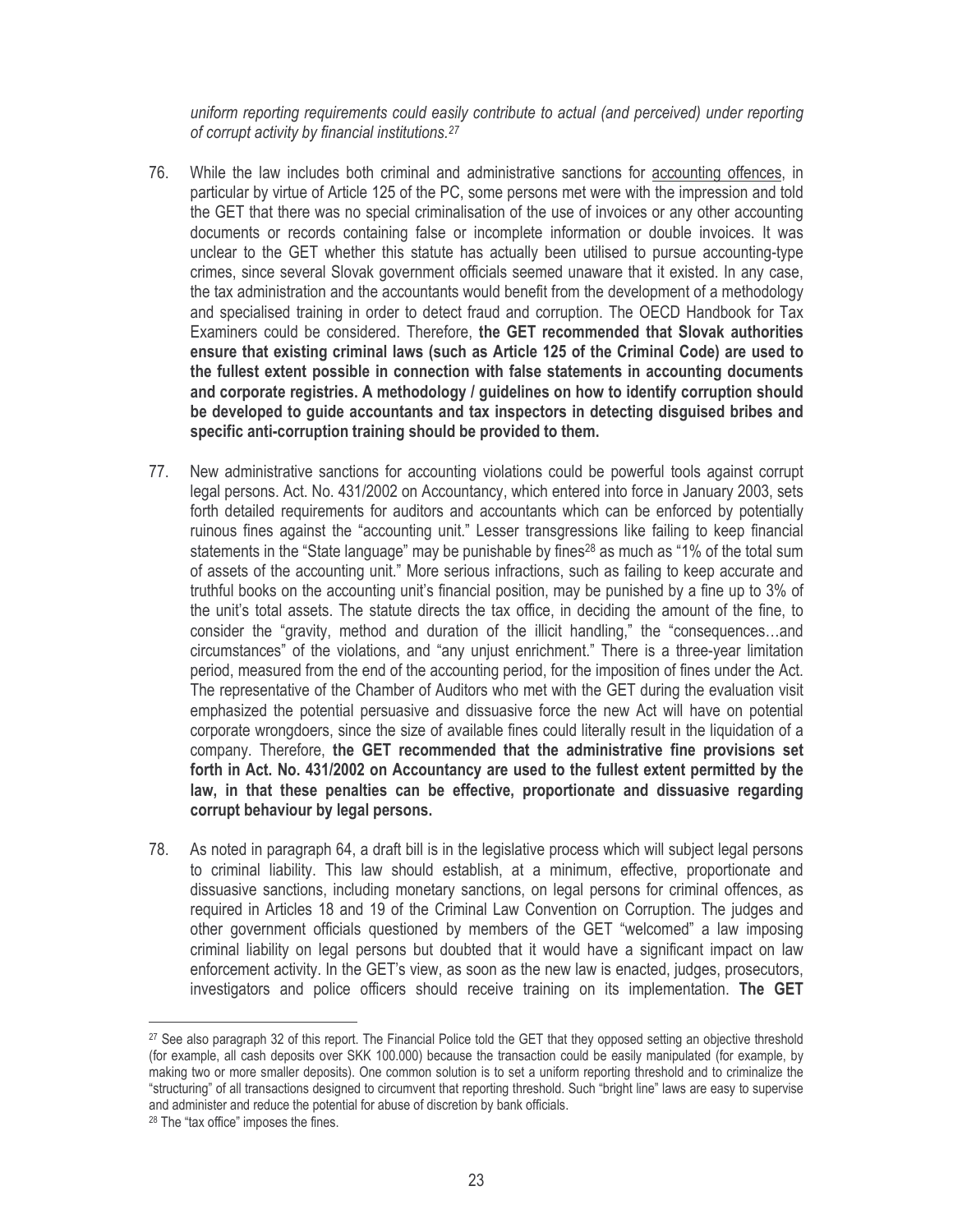recommended that the law providing for corporate criminal liability be adopted, in accord with Articles 18 and 19 of the Criminal Law Convention on Corruption, and to provide training on the new legislation in order to promote its effective use.

79. The Slovak authorities noted that provisions of the commercial and civil code could be used to redress corporate corruption, and that fines could also be imposed on corporations for administrative violations resulting from corrupt acts. The distinction appears to be that the commercial and civil codes also address corrupt activity by legal persons (e.g. commercial bribery) while the administrative laws sanction specific acts or omissions ("administrative misdemeanours") that may have resulted from corruption. Articles 44-52 of the Commercial Code prohibit "unfair competition," which is defined to include bribing a competitor to gain an unfair advantage. Article 451 of the Civil Code proscribes "unjustified enrichment," which includes "pecuniary profit gained from illegal sources." All of these remedies, however, require a victim or competitor to utilise the overburdened court system to bring a civil or administrative action in order to pursue a private remedy. Successful corruption, however, often yields no "victims" and can be invisible to thwarted competitors. It is often only society that is victimised by corrupt activity. The GET observed that such private lawsuits do not constitute effective, proportionate or dissuasive measures against corporate corruption, within the meaning of the Criminal Law Convention on Corruption.

#### V. **CONCLUSIONS**

- 80 Corruption may have been an inheritance of the past in the Slovak Republic. It is of paramount importance for a government that wants to move away from that inheritance to show that it adopts serious and impartial measures in law and serious and impartial measures to uphold the law, starting with its own officials. The GET observed that the Slovak law has been adjusted over the years in conformity with many requirements of the Council of Europe in the field of combating corruption.
- At the same time, corruption is embedded in the Slovak society and the passage of 81. comprehensive new anti-corruption laws will probably not suffice alone to resolve Slovakia's corruption problem. To a certain extent, the challenges are today more in the enforcement of the law and the maintenance of an adequate and transparent information management system in order to take the right measures at the right time at the right place. Despite the important efforts carried out by the Slovak authorities to curb corruption and to combat organised crime and money laundering, there continue to be many bribes paid by citizens as unsolicited "facilitation" payments; judges can recount scores of bribe "discussions" by litigants; members of the media casually relate bribes routinely offered for hospital procedures; and the elite Office of the Special Prosecutor cannot recruit enough lawyers because corruption prosecutions are unpopular. The Slovak Republic should undertake a comprehensive and sustained program of specialised professional training for all public officials, a powerful anti-corruption public education campaign, strong national and regional leadership on integrity. Corruption prosecutions have to be more efficient. The GET recommended that the Slovak authorities undertake a comprehensive and sustained program of specialised professional training for judges, prosecutors and police regarding the effective and appropriate use of criminal and administrative laws relating to money laundering, accounting offences, and the use of legal persons to shield corrupt activity.
- 82. In view of the above, GRECO addressed the following recommendations to the Slovak Republic: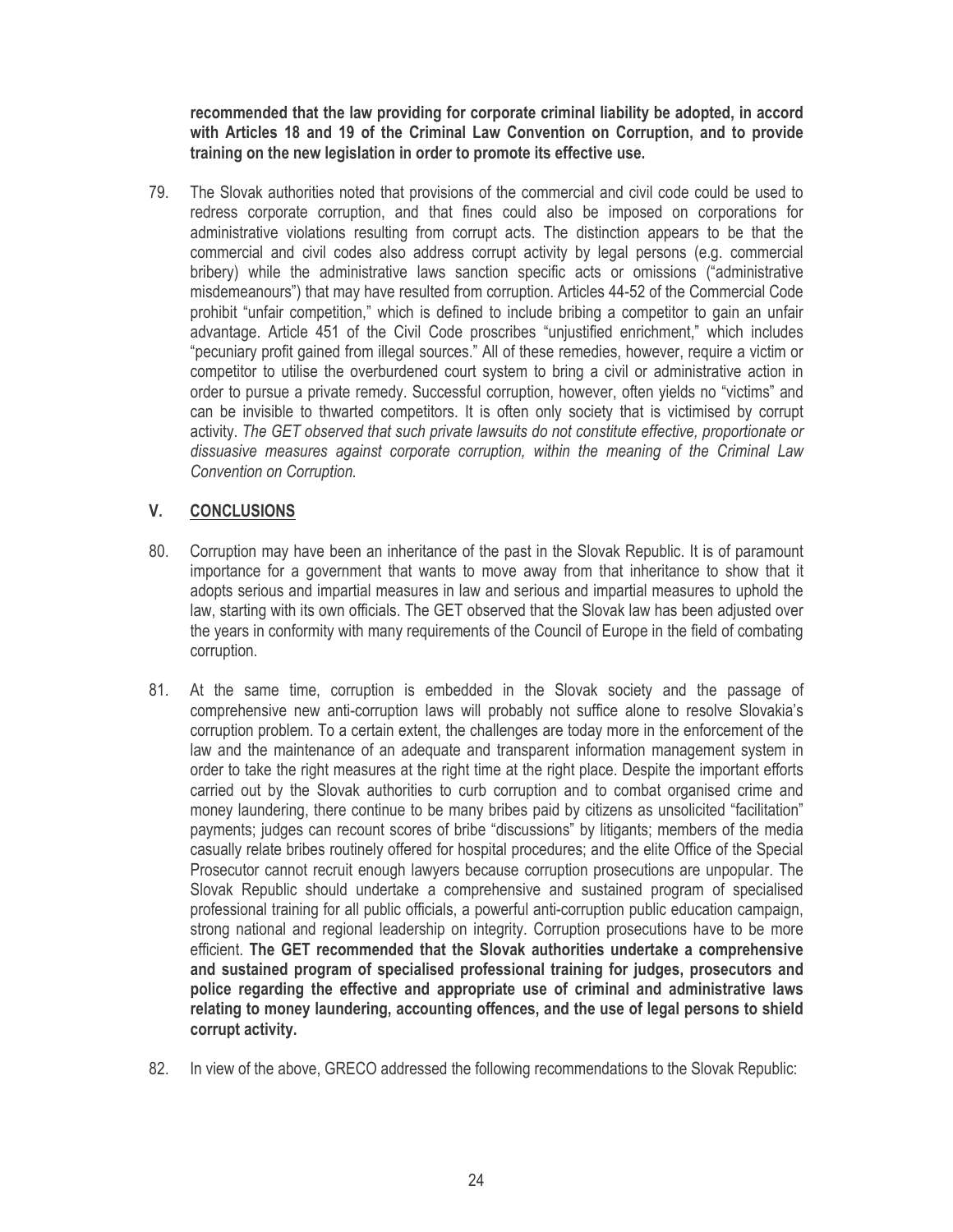- i. to develop guidelines and to provide appropriate training for the police, the investigators and the prosecutors on how to go about tracking down offenders' assets, as well as with a view to make full use of all means available aiming at identifying, seizing and freezing proceeds of corruption:
- to draft guidelines and provide training for prosecutors in order for them to require ii. as a standard measure or punishment, in case of indictment for corruption, where applicable, the forfeiture of illicitly acquired assets (or its corresponding value) or to seek attachment of these assets in connection with a conviction or, in appropriate cases, without conviction. The Slovak authorities could also consider the reversal of the burden of proof in connection with a conviction, to assist the court in identifving criminal proceeds liable to confiscation in appropriate cases;
- iii. to provide training for judges in order to improve their expertise to impose confiscation (forfeiture and attachment of a thing), where applicable, when it is proved that instrumentalities or proceeds were obtained by virtue of corruption;
- to adapt the criminal law so that forfeiture of property could be combined with a iv. monetary sanction of a substantial nature and that, if the Slovak Republic should decide that forfeiture remains a sanction, a conviction for forfeiture should automatically result in a criminal record;
- that the Slovak authorities review their provisional measures and confiscation  $V_{\rm{L}}$ regime to ensure that there is a comprehensive set of provisions as widely defined in the Strasbourg Conventions and which clearly allow for confiscation orders at the end of criminal proceedings in respect of instrumentalities and proceeds, or property, the value of which corresponds to such proceeds;
- vi. that the Slovak authorities establish an objective definition of "unusual business" activities" for banks and other reporting entities to ensure that all questionable financial transactions come to the attention of the Financial Police:
- vii. to pursue the legislative programme with regard to the organisation, functioning and decision-making processes in all branches of the public administration in a manner consistent with the relevant international instruments on corruption, that takes into account the need to prevent and combat corruption and subsequently to develop a system of assessment of it effectiveness;
- viii. that the Slovak Republic periodically assess the implementation of existing anticorruption strategies and ensure that these assessments are widely publicized, in order to gauge the effectiveness of the strategies and to make the public more aware of the Republic's progress toward its anti-corruption objectives;
- to strengthen and extend the already existing e-government methods especially in ix. the sectors of public administration and local self-government entities considered corruptive or vulnerable to corruption;
- to strengthen the roles of the Supreme Audit Office and of the Public Defender of **X.** Rights in the prevention and combating of corruption. Subsequently, they should increase the awareness among the general public on this: